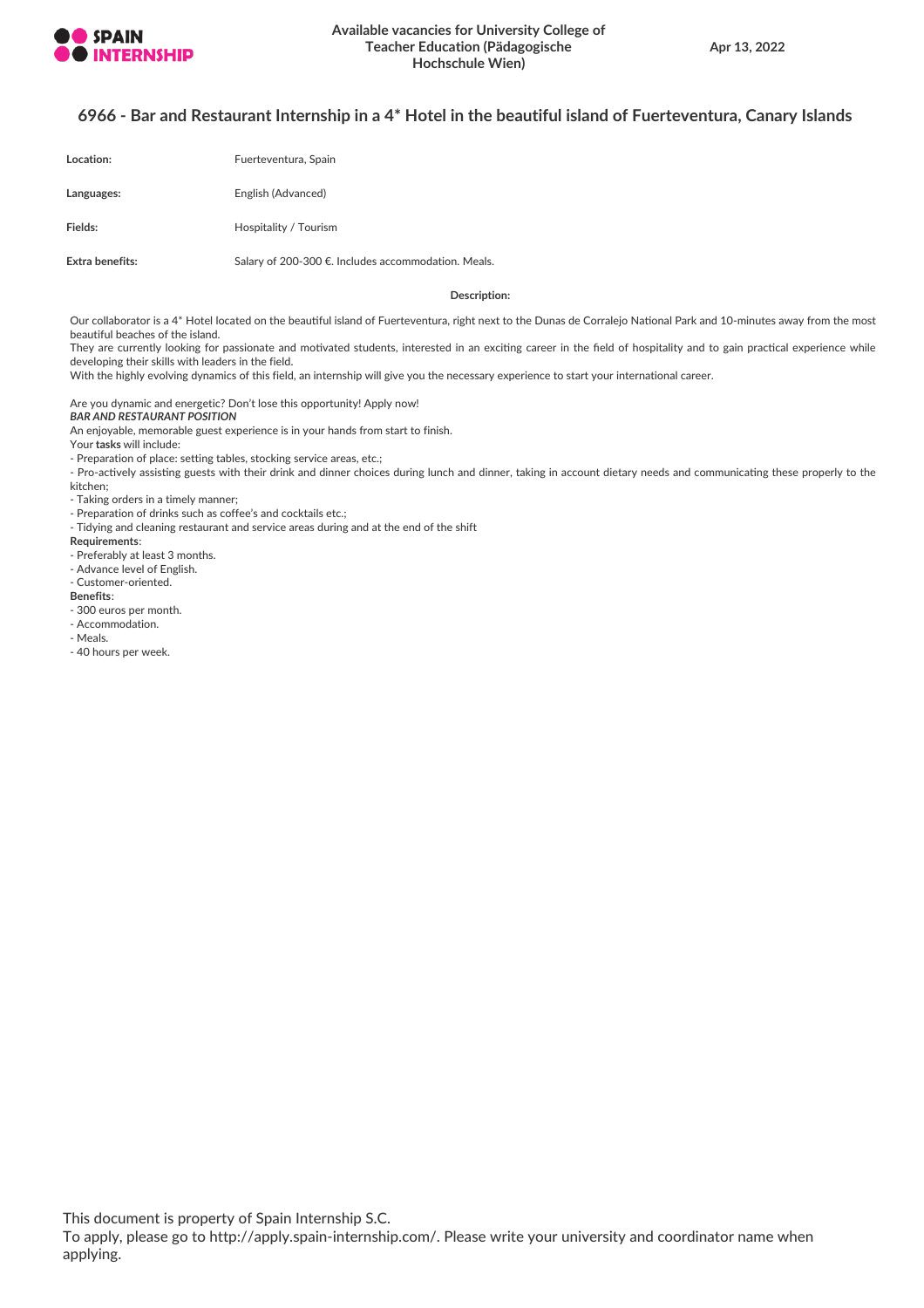

## **6946 - Paid Reception Internship in Cala Millor (Mallorca) - Accommodation + meals - English/German**

| Location:       | Palma de Mallorca, Spain                            |
|-----------------|-----------------------------------------------------|
| Languages:      | English (Advanced)                                  |
| Fields:         | Hospitality / Tourism                               |
| Extra benefits: | Salary of 400-500 €. Includes accommodation. Meals. |

**Description:**

Our collaborator is a high quality 4\* Hotel in Cala Millor (Palma de Mallorca), close to Manacor and Palma which combines luxury with comfort and good service. Its location, facilities and service, make this hotel a perfect destination for families.

They are offering interns the opportunity to gain invaluable experience in the front office, enjoyable working atmosphere with great team members and ability to meet people from all over the world.

Do you want to have a memorable experience that makes a before and an after in your professional development? Do not lose this opportunity!

#### **Reception position:**

#### **Tasks:**

- Management of tourist information in several languages.

- Reception management.
- Checking guests in and out.
- International phone reception.
- Services and schedule customers information.
- **Requirements:**
- At least German B1.
- English fluent.
- Spanish is a plus.
- **Conditions:**
- Accommodation and all meals.
- 500€ monthly.
- 40h/week.

## **6920 - Reception and Customer management Internship in an Hostel in Barcelona - 200€ monthly**

| Location:       | Barcelona, Spain                                   |
|-----------------|----------------------------------------------------|
| Languages:      | Spanish (Intermediate) and Engilish (Intermediate) |
| Fields:         | Hospitality / Tourism                              |
| Extra benefits: | Salary of 100-200 €. Includes meals.               |

#### **Description:**

Our collaborator is a hostel chain, based in Rome and Barcelona. Reviewed by its loyal customers as a unique and friendly hostel because of their staff, service and modern atmosphere. They are customer-oriented which is really important for them as well as customer care and guest relations. Their staff is fun and close, making the stay of the customers as enjoyable as possible.

**Position: Receptionist**

**Tasks:**

- Respond to customer requests such as check-in and check-out.
- Assisting in the Front Office as required providing information and customer service.
- Reservation management, sales management.
- Answering telephone and email inquiries.
- Support for group bookings.
- Contact suppliers.

#### **Requirements:**

- Intermediate English and/or Spanish.
- Min. 3 months internship.
- 30-40h/week.
- **Benefits:**
- Meals.
- Free WIFI and free use of common areas.
- 200€ monthly.
- Possibility of being hired after the internship.

This document is property of Spain Internship S.C.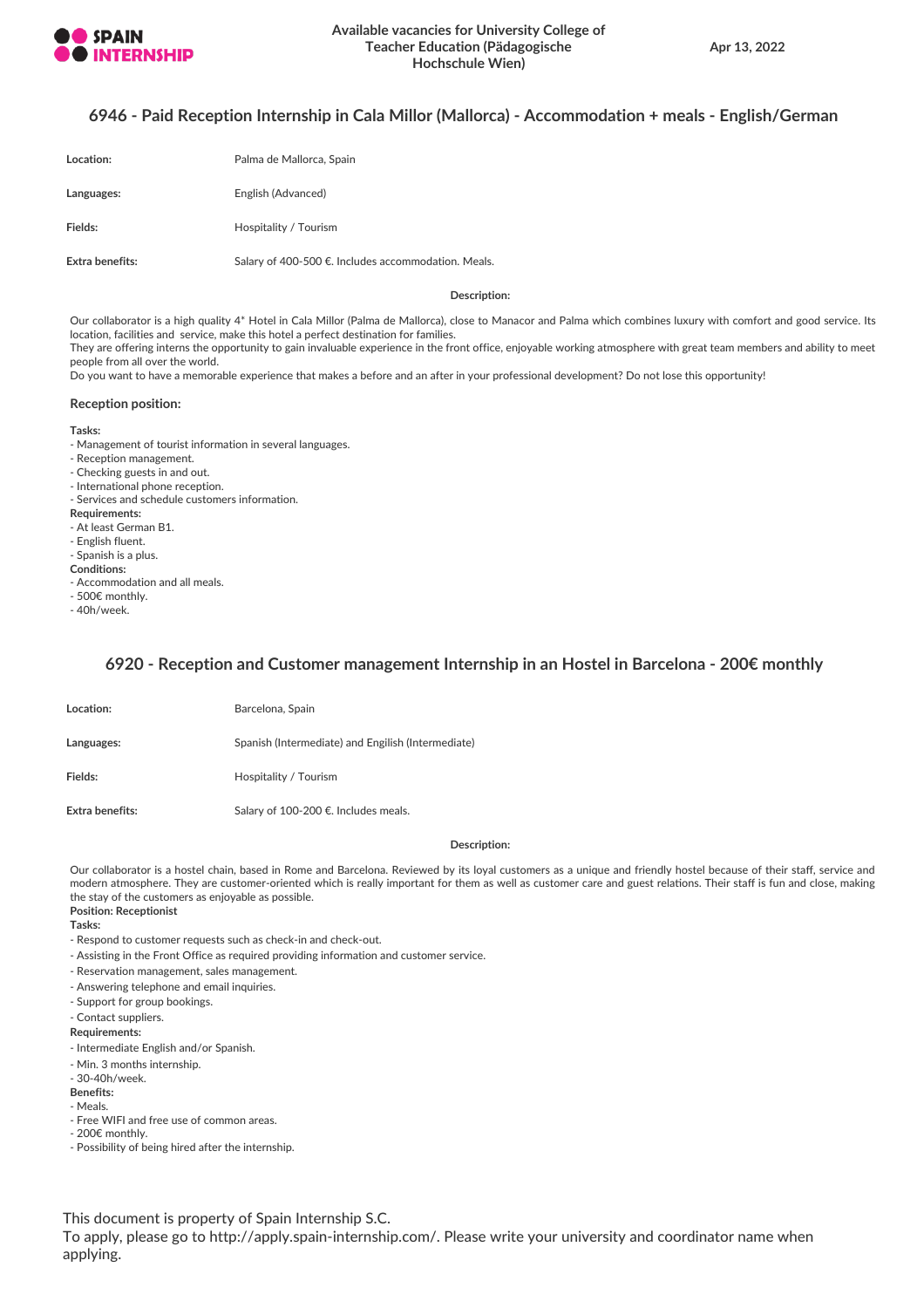

## **6897 - Community Manager and Social Media Internship in 4\* and 5\* hotels in Balearic Islands, Spain**

| Location:       | Mallorca, Spain                                                                             |
|-----------------|---------------------------------------------------------------------------------------------|
| Languages:      | English (Advanced)                                                                          |
| Fields:         | Communication / Journalism, Advertising, Business, Hospitality / Tourism, Digital marketing |
| Extra benefits: | Salary of 400-500 €. Includes accommodation. Meals.                                         |

#### **Description:**

Our collaborator is an international entertainment company that merges talent and creativity with the main purpose of creating and living unique sensations. They offer services of tourist animation in Europe giving the opportunity that anyone can make of the tourist animation his way of life. They create teams that will develop surprising and avant-garde leisure programs. They analyze the tastes and preferences of our guests and clients and evolve for them. They are currently looking for candidates who can join their entertainment team in Balearic Islands. You will do your internship in amazing and exclusive 4\* and 5\* hotels and vacation clubs in Balearic Islands, one of the best islands in Spain to learn and have fun!

#### **Position:**

- Social Media and Marketing for the maintenance and updating of social media networks of the Hotel and other communications tools of the hotel.

- Answering hotel information.
- Administrating tour operators.
- Basic administrative tasks.
- Taking pics from the hotels.
- **Requirements:**
- English advanced.
- Spanish and/or German is a plus.
- Knowledge and experience with WordPress.
- Extrovert, emphatic, polite and motivated person.
- Minimum 3 months.
- Availability of the vacancy: from March to November.
- **Benefits:** - Accommodation + 450€ gross/month + meals.
- Possibility to do it remotely or at the hotels.

This document is property of Spain Internship S.C.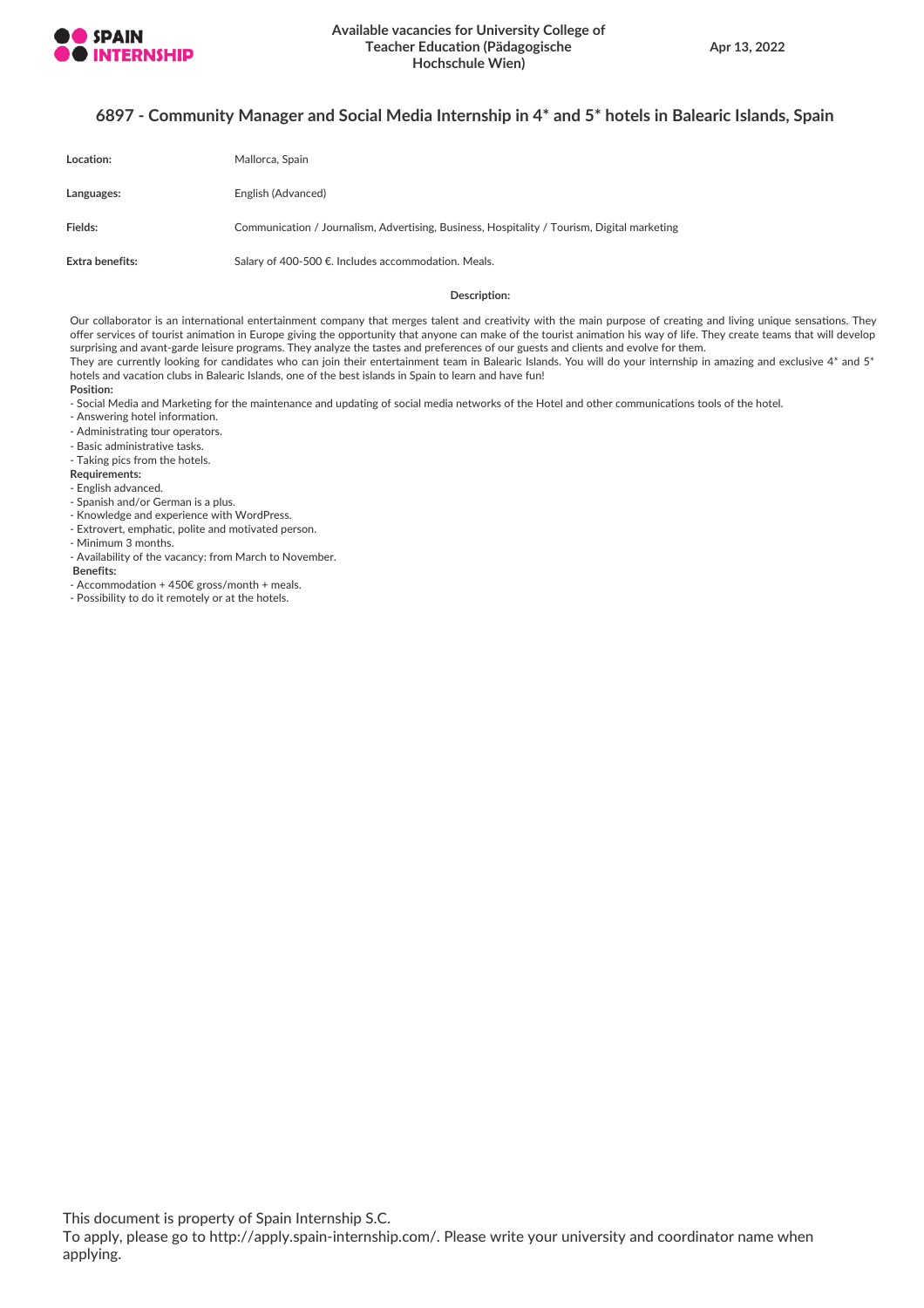

## **6889 - Web Development in Dublin, Berlin, Madrid or Remote - 400€**

| Location:       | Dublin, Ireland      |
|-----------------|----------------------|
| Languages:      | English (Advanced)   |
| Fields:         | IT & Web development |
| Extra benefits: | Salary of 400-500 €. |

**Description:**

Our partner is an online community that enables dog owners to find and book local, trusted dog walkers and sitters across 6 European countries; the UK, Ireland, Spain, France, Germany, and Austria. The pet services market is out-dated and more than 75% of dog owners are actively seeking alternatives. Our partner's mission is to bring the pet services market into the 21st century through the most trusted pet services platform for Europe's 300 million household pets.

They're looking for a Backend Developer intern with knowledge of Ruby on Rails. Their stack also includes Postgres, GraphQL, Next.js and React Native. You'll be joining a distributed and remote team with members from Ireland, Spain, France, Germany and Brazil, to help build products their users (and their dogs) love. They are a small team, and you will be leading the backend systems of their products.

#### **Responsibilities**

As a backend developer, you will be responsible for developing new product features and maintaining and improving the ones that they already have. From editing their business logic, to adding new queries to their GraphQL API, to speeding up some SQL queries to get faster responses.

The key responsibilities for this position are:

●Help execute their product roadmap to scale the website.

●Collaborate to find and address performance issues.

●Improve existing systems' performance, reliability, and scalability.

●Automate as much as humanly possible.

●Occasionally assist their Customer Support team on clients' issues that require technical assistance.

#### **What they are looking for**

●Knowledge of Ruby on Rails.

●Knowledge of GraphQL APIs in the back-end.

●Knowledge of Postgres (or any other relational database).

●Be comfortable working in startup environments. That means working independently (not alone),

delivering something new to users every week and doing a lot of different things you may not be

familiar with.

●Bonus point if has knowledge of Docker / Kubernetes / Google Cloud.

●English is a must

**What we offer**

●Paid internship

- ●Travel stipend
- ●Fully Remote option
- ●Flexible hours
- ●An annual company meetup in Europe

This document is property of Spain Internship S.C.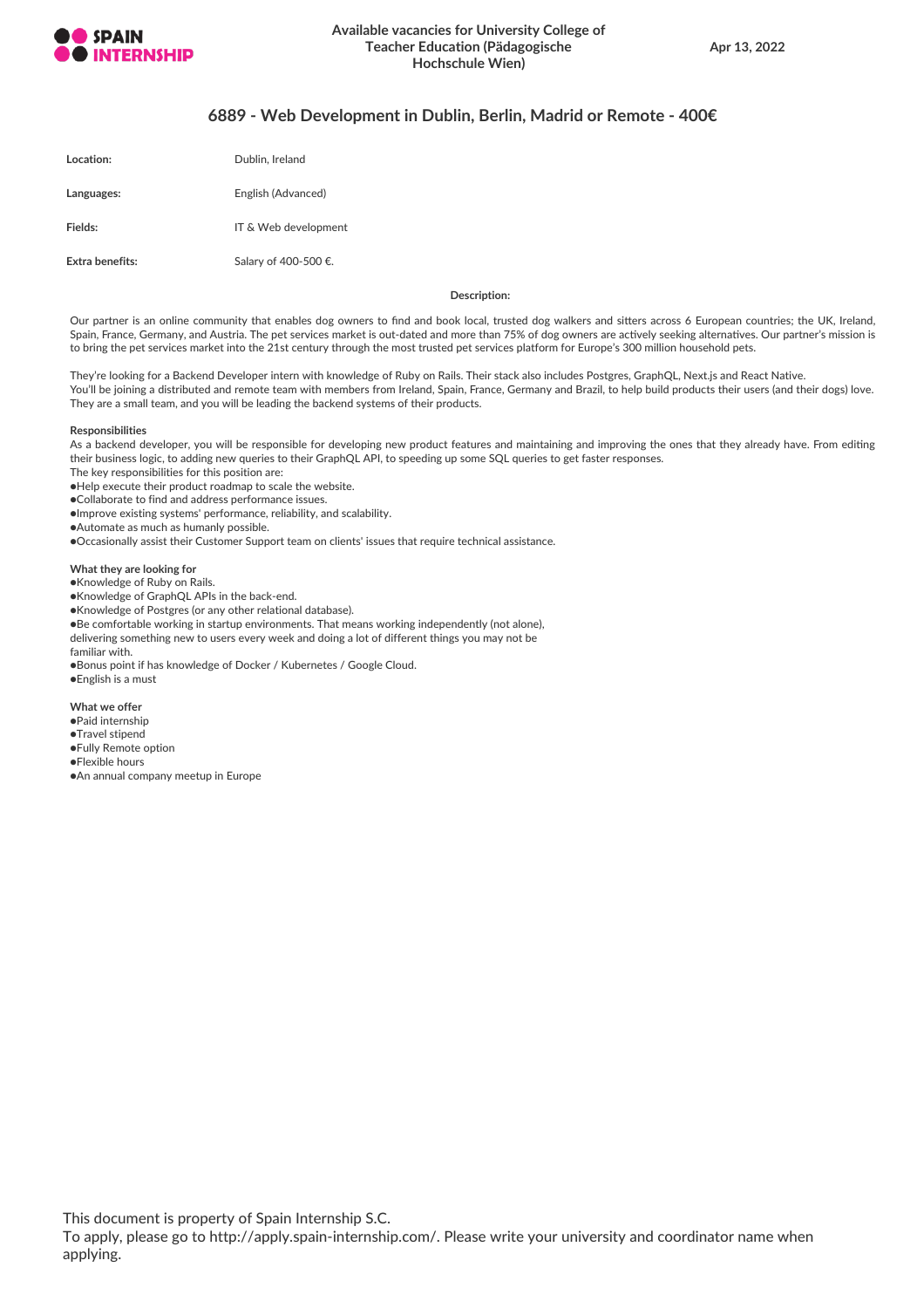

## **6854 - Reception internship in a 4\* luxurious Hotel in Lanzarote, Canary Islands, Spain**

| Location:       | Lanzarote, Spain                                   |
|-----------------|----------------------------------------------------|
| Languages:      | Spanish (Advanced) and Engilish (Advanced)         |
| Fields:         | Languages, Hospitality / Tourism                   |
| Extra benefits: | Salary of 200-300 €. Includes accommodation. Meals |

#### **Description:**

Our collaborator is a 4\* star high-quality Hotel Resort and SPA in a luxurious setting in Lanzarote, in the Canary Island, Spain. This elegant and stylish hotel looks down on the yacht-filled, picturesque marina. The infinity pool stretches out overlooking the palm-filled gardens They are currently looking for passionate and motivated students, interested in an exciting career in the field of hospitality and to gain practical experience while

developing their skills with leaders in the field.

With the highly evolving dynamics of this field, an internship will give you the necessary experience to start your international career. Are you dynamic and energetic? Don't lose this opportunity! Apply now!

**Position: RECEPTION**

**Tasks:**

- Check-In / Check Out.

- Receiving clients and all tasks related to it.
- Support and customer information at the reception.
- Perform procedures related to the occupation and sales rooms.
- Custodian valuables and money deposited, safe hiring.
- Billing and cashing, as well as foreign exchange.
- Receive, process and direct customer complaints to appropriate services.
- Deposit towels.
- Provide information to customers about the island.
- Answering the reception's phone.
- **Requirements:**
- At least B2 level of Spanish and English.
- Minimum 3 months.
- Different shifts.
- **Internship hours:** 40 hrs/week.

## **Conditions:**

- 300€ per month
- 
- Shared accommodation (same gender, double or triple room).
- All meals.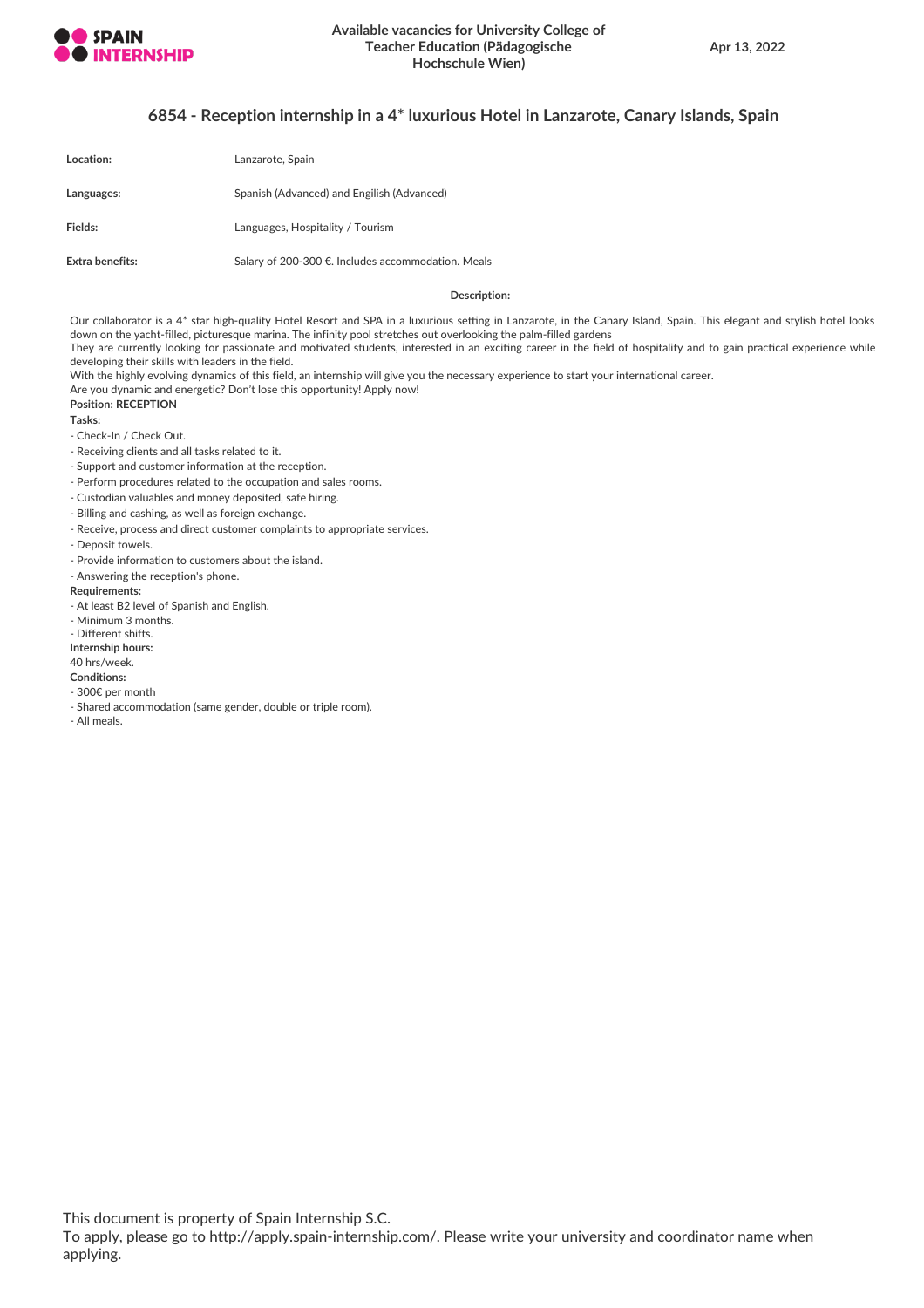

## **6847 - F&B & Reception Assistant Internship in Pisa, Italy**

| Location:       | Pisa, Italy                            |
|-----------------|----------------------------------------|
| Languages:      | English (Advanced)                     |
| Fields:         | Hospitality / Tourism                  |
| Extra benefits: | Includes accommodation. Includes meals |

#### **Description:**

Our collaborator is the biggest, most popular and most comfortable located youth hostel in PISA, part of an international hostel chain, just 5 minutes by walk from Pisa Centrale Train Station and only 12 minutes by walk from Pisa Airport. The most iconic sight, the world-famous Leaning Tower of Pisa, will just be a pleasant and interesting 20 minutes walk. Pisa is located just 20 minutes by public transport to the sea side and very well connected to all other cultural cities. For our collaborator, hosteling means appreciating the experience of Hosteling, the social aspect, the information, the culture, the different views, the "being part of a

family" away from your own. The highlight of a hostel is a common area where people from all over the world meet, talk, socialize, play billiard, chess etc. They have a very social atmosphere.

The whole crew is vibrant, multicultural, and focussed on results and on keeping their quality standards on every daily operation. All Interns will be part of the team by not only helping on several aspects, but also by getting some of their know-how.

## **RECEPTION AND BAR POSITION**

**Tasks:**

- F&B: Bar work (serving food and preparing / serving drinks).

- Keep the F&B area clean and tidy.
- Assisting reception staff with reception duties.
- Welcoming the guests and giving all information regarding the hostel.
- Helping with many different tasks that are related to the hostel.

**Requirements:**

- Good level of English.
- Flexible mindset.
- Pro-active, happy and positive.
- 40 hours/week.
- 5 days/week. - Minimum 2 months.
- **Includes accommodation and meals.**

## 6795 - F&B internship in a wonderful Italian restaurant. Discover the luxury Italian food working as a waiter and **public Relations near Malaga**

| Location:       | Malaga, Spain                                                             |
|-----------------|---------------------------------------------------------------------------|
| Languages:      | Spanish (Intermediate) and Engilish (Intermediate)                        |
| Fields:         | Public Relations, Hospitality / Tourism, Kitchen / Cook                   |
| Extra benefits: | Salary of $+500 \in$ . Includes accommodation, meals during working hours |

#### **Description:**

Our partner is an Italian cuisine restaurant founded in 1985.

They are in a beautiful and luxury port, in the heart of the Costa del Sol, a tourist area with a spectacular climate, beautiful beaches, golf courses, etc...

They are a family restaurant run by its founder and his son. thy have an average of 10 permanent workers, becoming quite a few more in the summer season. They are characterized by having a quality traditional Italian cuisine and an exquisite treatment with the client.

They are looking for 4 people who want to do the internship with them, a good attitude and desire to learn are essential.

## **RESPONSIBILITIES**

- Be on time long before every shift starts

- Follow all opening and closing procedures properly

- Participate in rotating service delivery schedules, working in the informal catering service and other food and beverage service departments

- Organize the configuration of the table

- Greet and escort guests to their assigned seats

- Present meal and drink menus to the guests: suggest dinner dishes, appropriate wines and answer questions about the menu and wine selection

This document is property of Spain Internship S.C. To apply, please go to http://apply.spain-internship.com/. Please write your university and coordinator name when applying.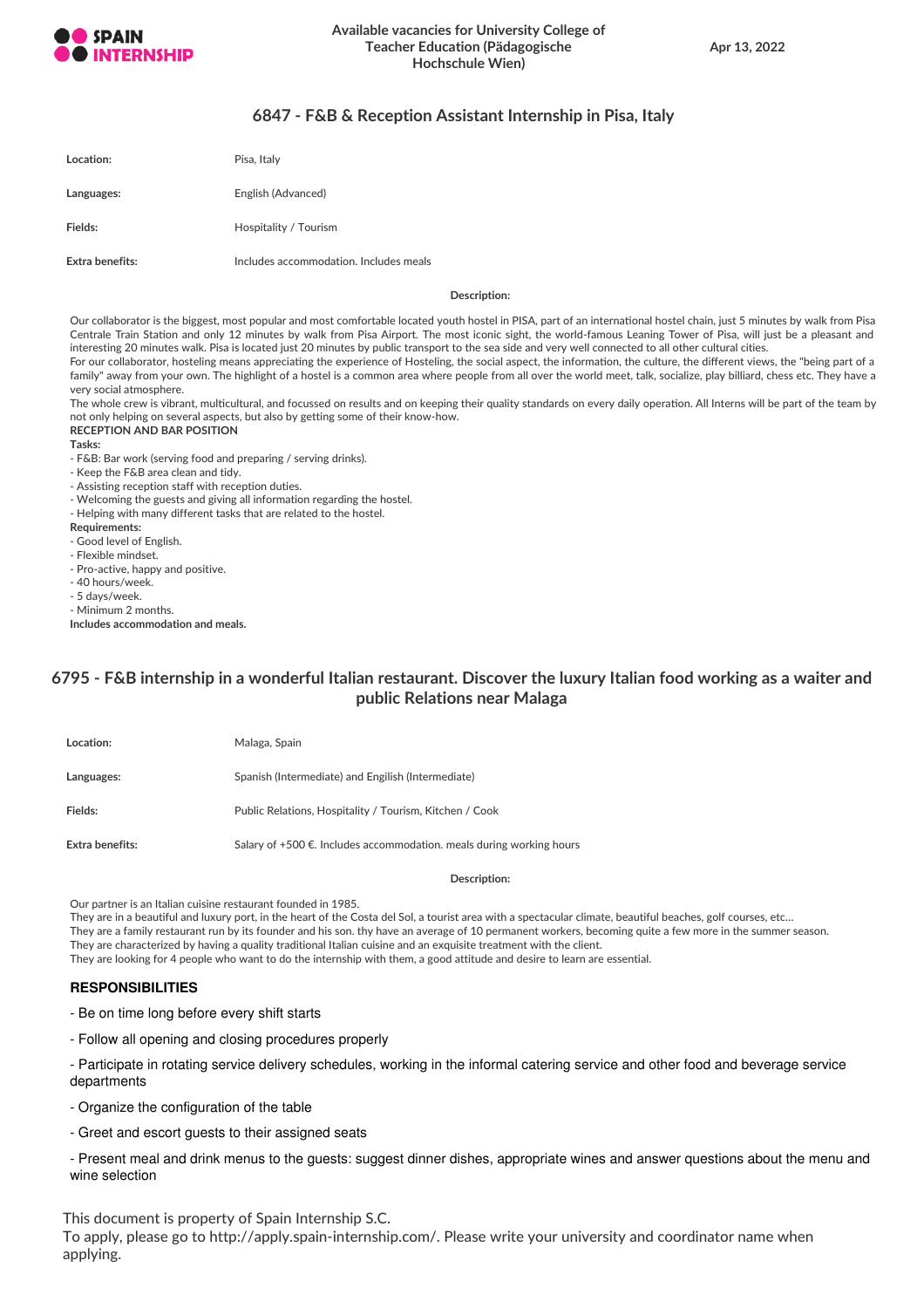# **SPAIN**

- Make recommendations to guests also taking into account the inventory stock
- Take orders without errors and transmit special requests to chefs clearly
- Serving food and drink courses from various locations
- Maintain the assigned station, including tables, side supports and chairs
- Anticipate the needs of guests and respond to any additional requests
- Obtain the service area assignment at the beginning of each shift
- Serve bread, alioli and olives on each new table and provide spare parts if needed
- Set and clean tables efficiently
- Take crockery, dishes, glassware, etc. to the appropriate areas for washing.
- Check the floor and clean it if necessary
- Acknowledge and thank all new guests.
- Respond promptly to each guest's requests and communicate guests' requests to the responsible waitress
- Treat all guests and colleagues with the utmost respect and kindness
- Contact the waitress to ensure a trouble-free service
- Help the waitress with food delivery if needed
- Understand and be able to track the service dash on the kitchen pass
- Explain how various menu items are prepared, describing the ingredients and cooking methods
- Refill the bowls with salt, pepper, sugar bowls, soybeans, oil and vinegar, and fold the napkins
- Take the tools of the trade: table cruiser, pen, order pad, lighter and wine bottle opener
- Good communication skills, ability to keep calm and professionalism under pressure
- Exceeds guests' expectations
- Make sure your assigned station is configured according to company standards for each meal time
- Ensure that the assigned station and the work area is clean and all sanitation procedures are in compliance with hygienic requirements
- Assist, serve and clear tables, and provide hot and cold beverage service throughout the meal as requested by the waitress
- Use proper food and wine terminology and pronunciation
- Be familiar with menus and wine lists to recommend to guests
- Explain, understand and keep service board up to date
- Study menus for all guests from memory
- Follow all tasks requested by the management
- Follow trash separation procedures and all other environmental issues on site
- Attend meetings, training activities, courses and all other job related activities

## **COMPETENCY REQUIREMENTS**

- Must have the passion and drive to take care of people
- Excellent customer service skills
- Ability to perform basic mathematical operations with respect to meal counting procedures
- High school education or equivalent preferred
- Ability to speak English in a clear and friendly manner with guests
- Ability to read and write English in order to give and receive instructions and communicate effectively with guests and workmates

## **PERSONAL CHARACTERISTICS**

- Patience under pressure, especially during busy or peak periods
- Pleasant demeanor and temperament, passionate about food and customer service
- Energetic for fast-paced restaurant environment and quick customer service
- Flexible schedule for evenings, weekends, holidays and/or split shifts as needed

This document is property of Spain Internship S.C.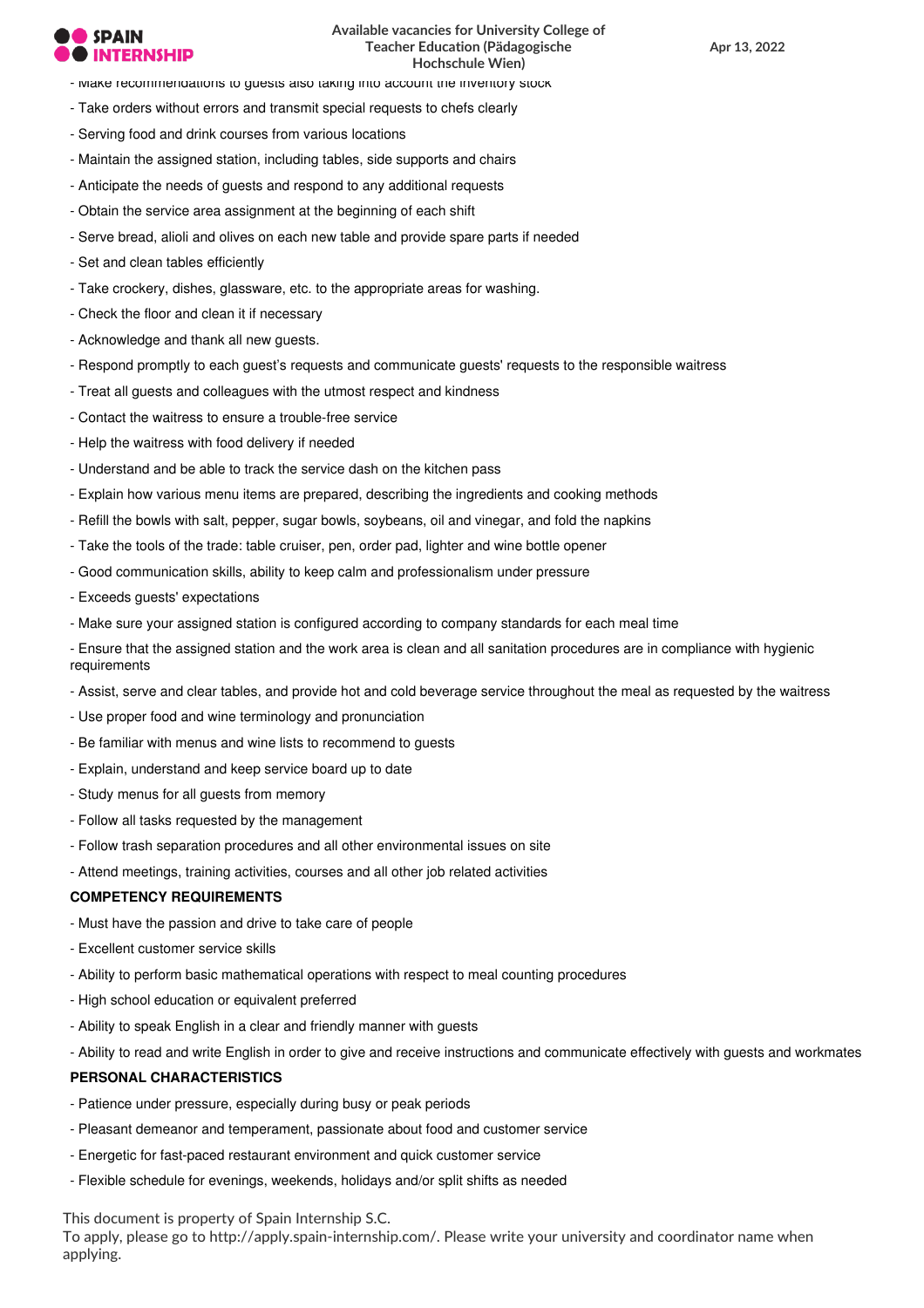## **SPAIN ERNSHIP**

- Clean and neat appearance, attention to detail
- Cooperative attitude towards all co-workers in all departments

- Good health for the physical demands of the position

## **PHYSICAL DEMANDS AND WORK ENVIRONMENT**

- Work standed up for extended periods of time
- Possess agility to reach and bend frequently
- To lift items weighing up to 40 lbs. if needed

### **CORE COMPETENCIES AND EQUIPMENT KNOWLEDGE**

- Be familiar with all hygiene practices and sanitation procedures
- Responsible for high standards of conduct and professionalism
- Enjoys working with the public
- Good knowledge of various foods and ingredients
- Good listening skills to understand instructions quickly
- Trained to maintain proper balance while walking briskly while carrying trays loaded with food

**Benefits:** 500€ per month, accomoation and meals during working hours

**Internship hours:** 40h per week

## **6794 - Kitchen internship in a wonderful Italian restaurant. Discover the luxury Italian food Cooking near Málaga**

| Location:       | Malaga, Spain                                           |
|-----------------|---------------------------------------------------------|
| Languages:      | Spanish (Intermediate) and Engilish (Intermediate)      |
| Fields:         | Public Relations, Hospitality / Tourism, Kitchen / Cook |
| Extra benefits: | Salary of +500 €.                                       |

**Description:**

Our partner is an Italian cuisine restaurant founded in 1985.

They are in a beautiful and luxury port, in the heart of the Costa del Sol, a tourist area with a spectacular climate, beautiful beaches, golf courses, etc… They are a family restaurant run by its founder and his son. thy have an average of 10 permanent workers, becoming quite a few more in the summer season. They are characterized by having a quality traditional Italian cuisine and an exquisite treatment with the client.

They are looking for 4 people who want to do the internship with them, a good attitude and desire to learn are essential.

Our partner is an Italian cuisine restaurant founded in 1985.

They are in a beautiful and luxury port, in the heart of the Costa del Sol, a tourist area with a spectacular climate, beautiful beaches, golf courses, etc…

They are a family restaurant run by its founder and his son. thy have an average of 10 permanent workers, becoming quite a few more in the summer season.

They are characterized by having a quality traditional Italian cuisine and an exquisite treatment with the client. They are looking for 4 people who want to do the internship with them, a good attitude and desire to learn are essential.

## **SUMMARY OF THE POSITION**

A Kitchen Assistant is a Junior position. The Kitchen Assistant usually works with a Chef in order to learn about the responsibilities and functioning of the kitchen they are going to be working in.

The Kitchen Assistant will be trained daily and work from all sections of the kitchen will be assigned to enhance knowledge and basis skills.

This task might include: checking daily orders and the quality of those orders, preparing basic vegetables and recipes and helping senior members of the kitchen team.

## **MAIN DUTIES AND RESPONSIBILITIES**

- Work together in international standards and ensure that the clients/guests receive the best service possible
- Ensure that opening and closing procedures are followed on a daily basis

This document is property of Spain Internship S.C. To apply, please go to http://apply.spain-internship.com/. Please write your university and coordinator name when applying.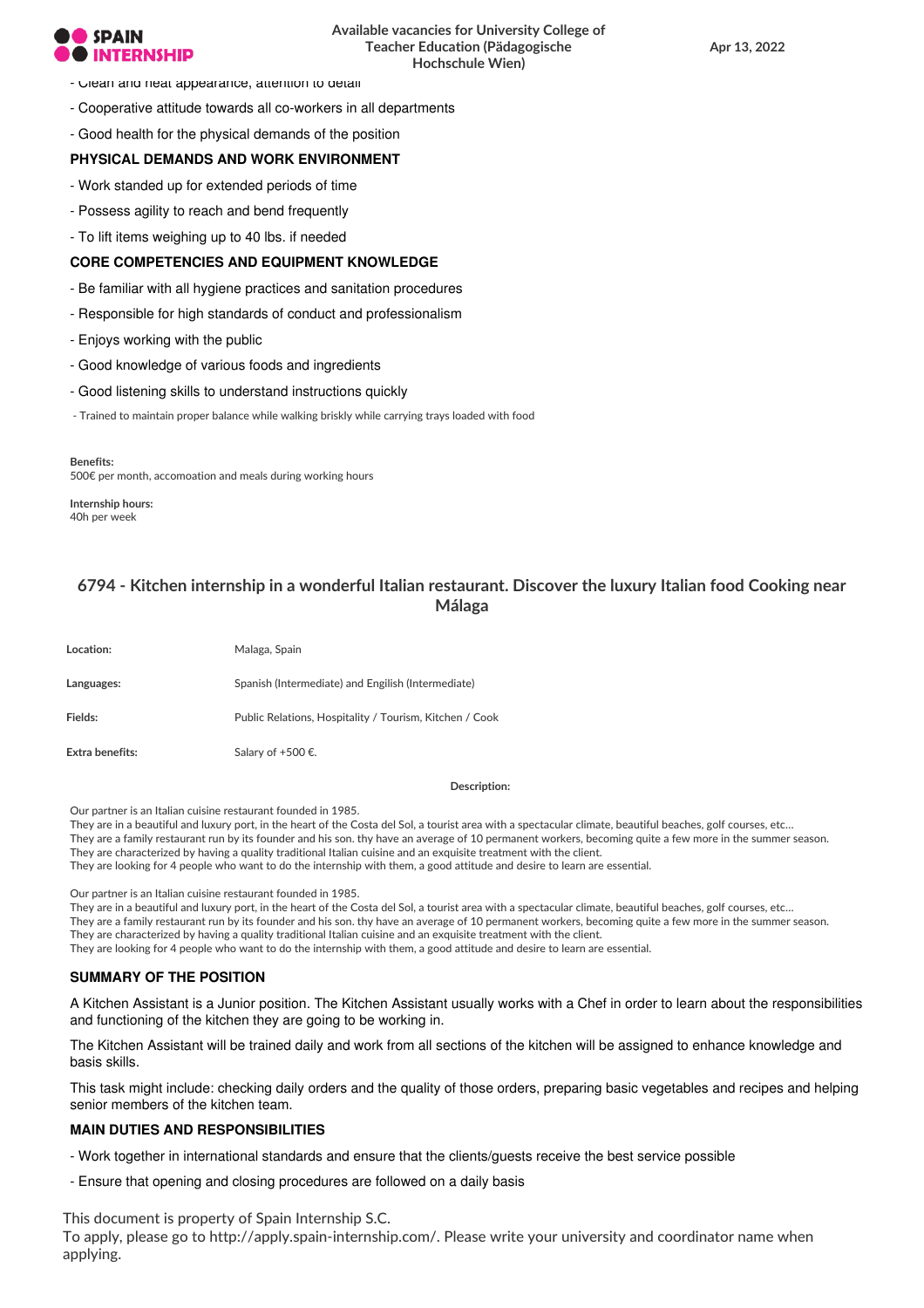## **SPAIN ERNSHIP**

## **Available vacancies for University College of Teacher Education (Pädagogische Hochschule Wien)**

**Apr 13, 2022**

- Complete opening and closing checklists

- Understand and consistently comply with our standard serving sizes, cooking methods, quality standards and cooking rules as long as with the policies and procedures

- Fulfill the standard serving size and recipe specifications

- Maintain a clean and hygienic work area that includes tables, shelves, grills on the walls, deep fryers, pasta cookers, stoves, convection oven, flat surface cooker and refrigeration equipment

- Close the kitchen properly and follow the closing checklist for cooking stations
- Attend all scheduled employee meetings and provides suggestions for the improvement of the company
- Immediately inform the assigned manager of food and equipment quality problems
- Immediately inform the assigned manager about the shortage of products
- Use our Standard Recipe Card to prepare all products and perform other tasks assigned by the head chef

## **PREVIOUS QUALIFICATIONS**

- Experience in cooking is recommendable
- Being able to communicate clearly with all the staff and respond promptly to senior staff

- Ability to strictly follow occupational safety and health management guidelines for food security, hygiene practices and sanitation procedures

## **PERSONAL CHARACTERISTICS**

- Pleasant behaviour and temperament with the ability to work as a team
- Flexible hours for nights shifts, weekends, holidays and / or divided shifts if required
- Clean and good appearance and exceptional cleaning habits in order to have a professional presence
- Cooperative attitude when working as part of the restaurant team
- Good health for the physical demands of the position

#### **PHYSICAL DEMANDS AND WORK ENVIRONMENT**

- Capacity to be standing up for extended periods
- Have mobility and quick reflexes to work in the kitchen environment
- Be able to work with noise
- Work well in a team environment
- Excellent interpersonal skills to easily relate to the rest of the staff

## **COMPETENCE REQUIREMENTS**

Essential to fulfill with work responsibilities

#### **PERSONAL ABILITIES**

**SINCERITY** 

- Showing integrity in all his dealings with others
- Being open to constructive criticism and to admit mistakes
- Being open to communicate
- Being able to value honesty truthful and ethical in all dealings

#### **RELIABILITY**

- Meet its work commitments
- Trust to complete certain tasks
- Let subordinates, colleagues and managers know if you can't develop your tasks
- Offer constant work

SELF-CONSCIUSNESS

- Proactively seek to improve and add new skills
- Take advantage of training opportunities
- Seek out mentoring opportunities and proactively ask for feedback from others.

This document is property of Spain Internship S.C.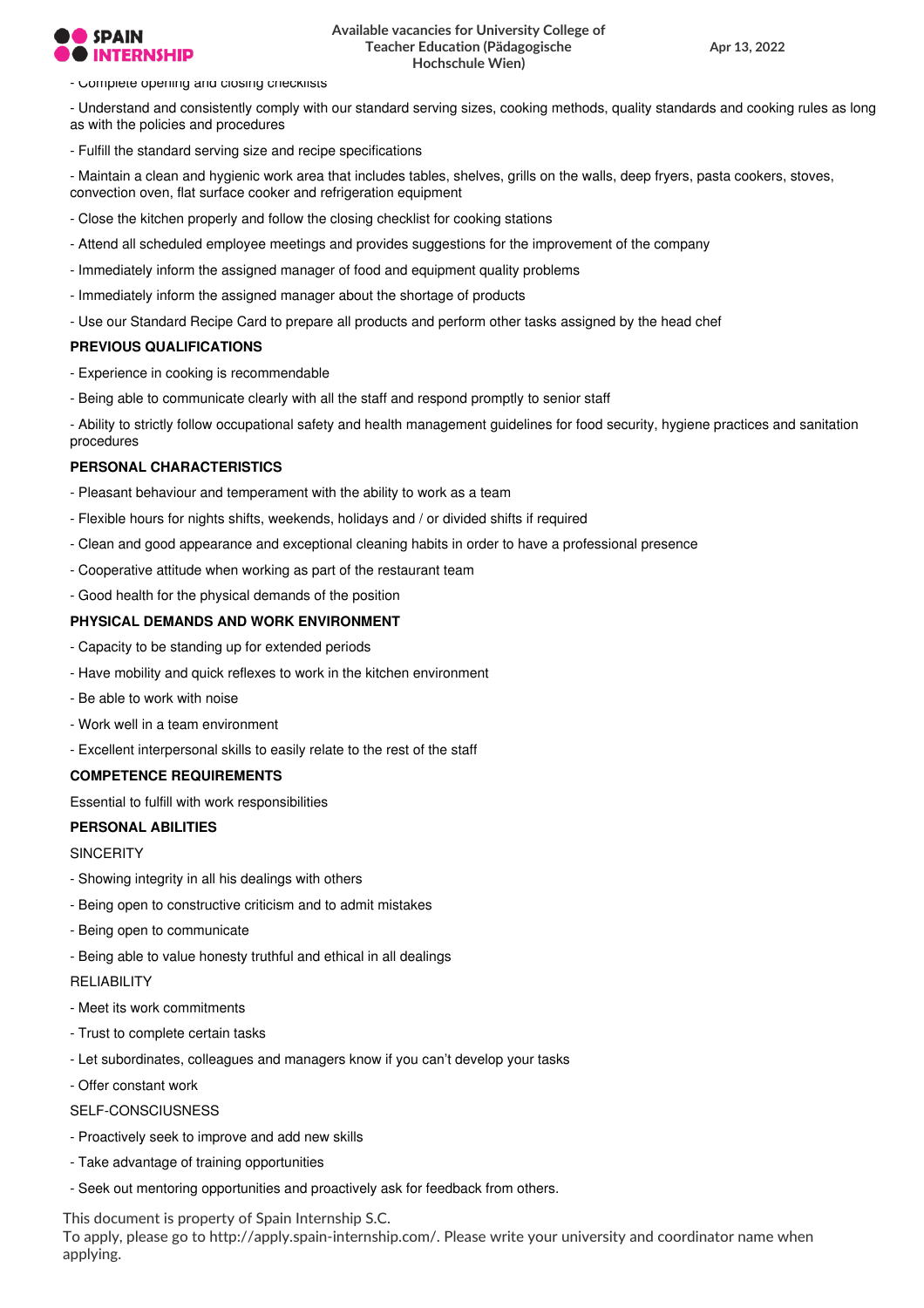## **SPAIN**

## **Available vacancies for University College of Teacher Education (Pädagogische Hochschule Wien)**

### **INTERPERSONAL ABILITIES**

## BE A TEAM MEMBER

- Observe the team environment and play its role if needed
- Share ideas for the improvement of the team
- Be open to other people's ideas and suggestions and shows adaptability
- As part of a team, take responsibility for their tasks without trying to impose their own approach.
- Address conflict in the group as it arises, do not run away from problems
- Do not challenge the directions and beliefs of the team
- Participate proactively in the I. E. team, do not wait for instructions

## **RESPONSIBILITY**

- Being aware of the needs of others, your superiors, staff and guests
- Being aware of himself and understands how his actions and behaviour can affect others
- Being aware of his strengths and weaknesses and ask for help if needed
- Looking for constructive comments and criticism and not acting defensive

## **BUILD RELATIONS**

- Being aware of how you interact with others and how this can affect people
- Establish good relationships with managers, colleagues, subordinates and guests
- Show confidence, kindness, care and honesty with the people you are working with to build strong relationships and avoid conflicts
- Having the ability to solve problems quickly
- Encourage collaboration

**Benefits:** 500€ per month, accomoation and meals during working hours

**Internship hours:** 40h per week

## **6793 - Kitchen internship in a wonderful Italian restaurant. Discover the Italian food Cooking near Malaga.**

| Location:       | Malaga, Spain                                           |
|-----------------|---------------------------------------------------------|
| Languages:      | Spanish (Intermediate) and Engilish (Intermediate)      |
| Fields:         | Public Relations, Hospitality / Tourism, Kitchen / Cook |
| Extra benefits: | Salary of +500 €.                                       |

**Description:**

Our partner is an Italian cuisine restaurant founded in 1985.

They are in a beautiful and luxury port, in the heart of the Costa del Sol, a tourist area with a spectacular climate, beautiful beaches, golf courses, etc…

They are a family restaurant run by its founder and his son. thy have an average of 10 permanent workers, becoming quite a few more in the summer season.

They are characterized by having a quality traditional Italian cuisine and an exquisite treatment with the client.

They are looking for 4 people who want to do the internship with them, a good attitude and desire to learn are essential.

## **SUMMARY OF THE POSITION**

A Kitchen Assistant is a Junior position. The Kitchen Assistant usually works with a Chef in order to learn about the responsibilities and functioning of the kitchen they are going to be working in.

The Kitchen Assistant will be trained daily and work from all sections of the kitchen will be assigned to enhance knowledge and basis skills.

This task might include: checking daily orders and the quality of those orders, preparing basic vegetables and recipes and helping senior members of the kitchen team.

This document is property of Spain Internship S.C. To apply, please go to http://apply.spain-internship.com/. Please write your university and coordinator name when applying.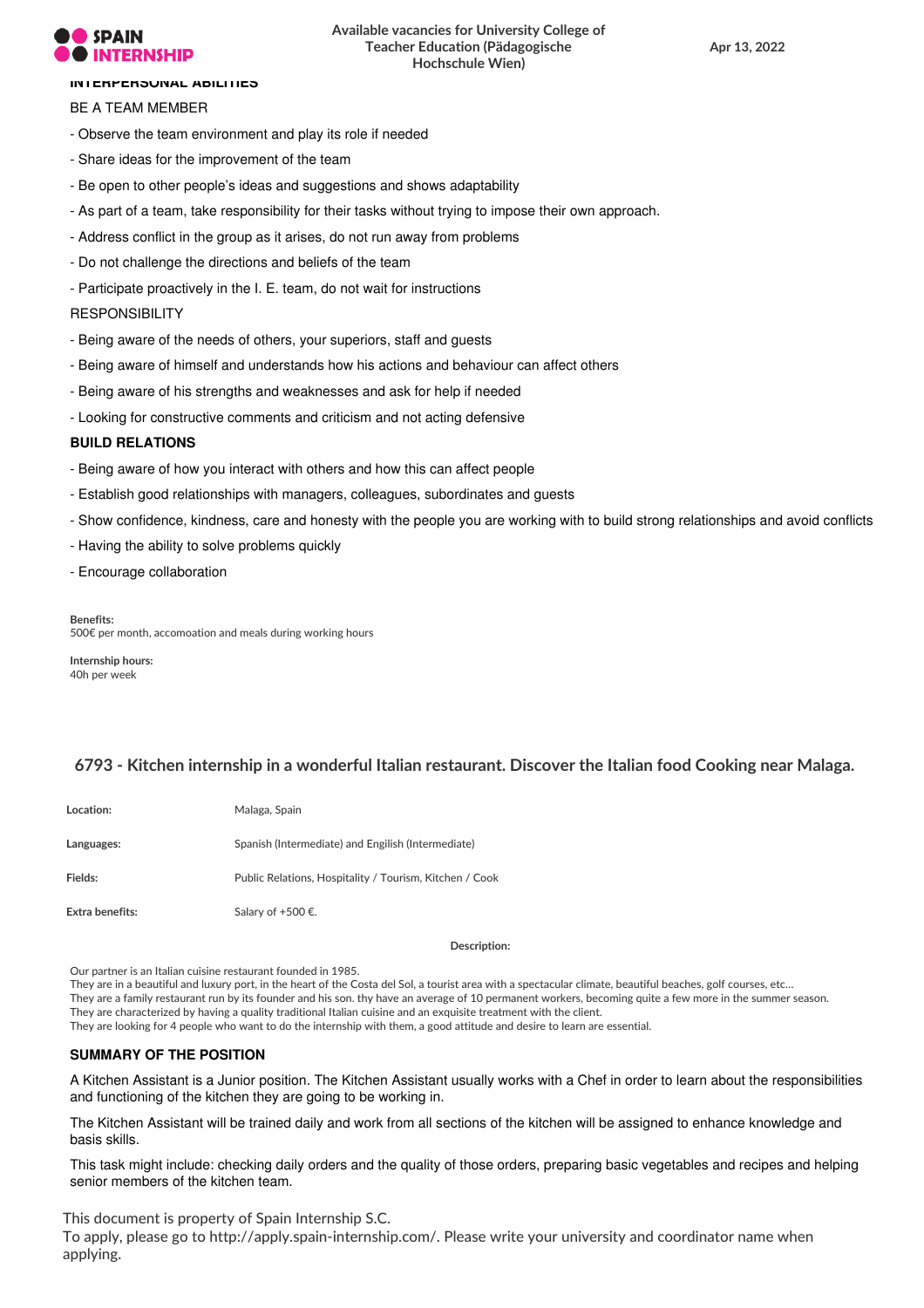## **SPAIN**

#### **MAIN DUTIES AND RESPONSIBILITIES**

- Work together in international standards and ensure that the clients/guests receive the best service possible
- Ensure that opening and closing procedures are followed on a daily basis
- Complete opening and closing checklists

- Understand and consistently comply with our standard serving sizes, cooking methods, quality standards and cooking rules as long as with the policies and procedures

- Fulfill the standard serving size and recipe specifications

- Maintain a clean and hygienic work area that includes tables, shelves, grills on the walls, deep fryers, pasta cookers, stoves, convection oven, flat surface cooker and refrigeration equipment

- Close the kitchen properly and follow the closing checklist for cooking stations
- Attend all scheduled employee meetings and provides suggestions for the improvement of the company
- Immediately inform the assigned manager of food and equipment quality problems
- Immediately inform the assigned manager about the shortage of products
- Use our Standard Recipe Card to prepare all products and perform other tasks assigned by the head chef

## **PREVIOUS QUALIFICATIONS**

- Experience in cooking is recommendable
- Being able to communicate clearly with all the staff and respond promptly to senior staff

- Ability to strictly follow occupational safety and health management guidelines for food security, hygiene practices and sanitation procedures

#### **PERSONAL CHARACTERISTICS**

- Pleasant behaviour and temperament with the ability to work as a team
- Flexible hours for nights shifts, weekends, holidays and / or divided shifts if required
- Clean and good appearance and exceptional cleaning habits in order to have a professional presence
- Cooperative attitude when working as part of the restaurant team
- Good health for the physical demands of the position

## **PHYSICAL DEMANDS AND WORK ENVIRONMENT**

- Capacity to be standing up for extended periods
- Have mobility and quick reflexes to work in the kitchen environment
- Be able to work with noise
- Work well in a team environment
- Excellent interpersonal skills to easily relate to the rest of the staff

#### **COMPETENCE REQUIREMENTS**

Essential to fulfill with work responsibilities

## **PERSONAL ABILITIES**

**SINCERITY** 

- Showing integrity in all his dealings with others
- Being open to constructive criticism and to admit mistakes
- Being open to communicate
- Being able to value honesty truthful and ethical in all dealings

**RELIABILITY** 

- Meet its work commitments
- Trust to complete certain tasks
- Let subordinates, colleagues and managers know if you can't develop your tasks
- Offer constant work
- SELF-CONSCILISNESS

This document is property of Spain Internship S.C.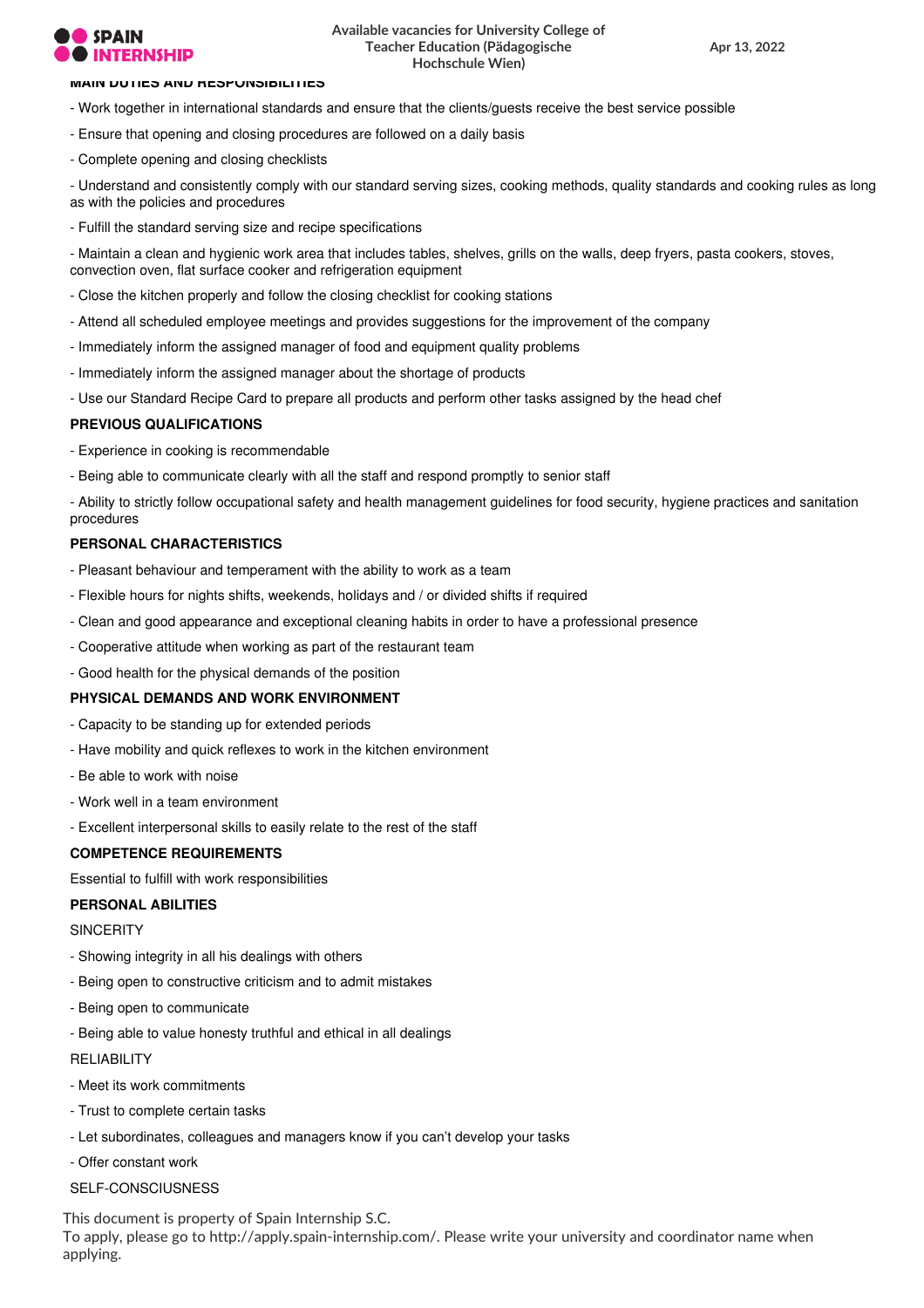- Proactively seek to improve and add new skills
- Take advantage of training opportunities
- Seek out mentoring opportunities and proactively ask for feedback from others.

## **INTERPERSONAL ABILITIES**

## BE A TEAM MEMBER

- Observe the team environment and play its role if needed
- Share ideas for the improvement of the team
- Be open to other people's ideas and suggestions and shows adaptability
- As part of a team, take responsibility for their tasks without trying to impose their own approach.
- Address conflict in the group as it arises, do not run away from problems
- Do not challenge the directions and beliefs of the team
- Participate proactively in the I. E. team, do not wait for instructions

## **RESPONSIBILITY**

- Being aware of the needs of others, your superiors, staff and guests
- Being aware of himself and understands how his actions and behaviour can affect others
- Being aware of his strengths and weaknesses and ask for help if needed
- Looking for constructive comments and criticism and not acting defensive

## **BUILD RELATIONS**

- Being aware of how you interact with others and how this can affect people
- Establish good relationships with managers, colleagues, subordinates and guests
- Show confidence, kindness, care and honesty with the people you are working with to build strong relationships and avoid conflicts
- Having the ability to solve problems quickly
- Encourage collaboration

**Benefits:** 500€ per month, accomoation and meals during working hours

**Internship hours:** 40h per week

This document is property of Spain Internship S.C.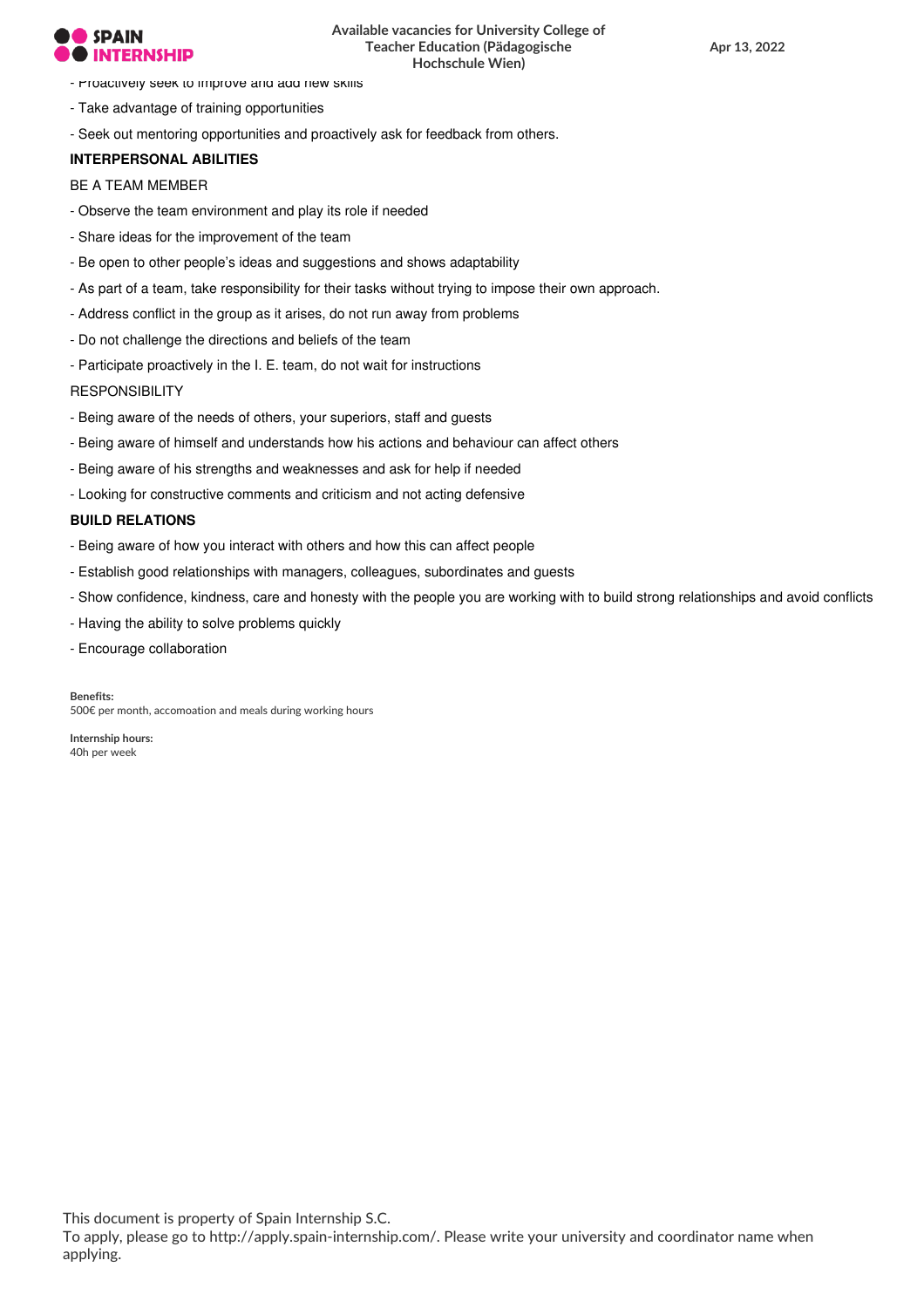

## **6773 - Beach Hotel Food & Beverage internship in the bar-restaurant, cook in Mallorca, Spain**

| Location:       | Mallorca, Spain                                    |
|-----------------|----------------------------------------------------|
| Languages:      | Spanish (Intermediate) and Engilish (Intermediate) |
| Fields:         | Hospitality / Tourism, Kitchen / Cook              |
| Extra benefits: | Salary of +500 €.                                  |

**Description:**

The company is a Beach Hotel located in Mallorca, Spain. They are offering an internship for Cook

#### Your tasks:

## Kitchen:

- **Prepare, cook and present food**
- **Assist in keeping the kitchen clean, hygienic and tidy, at all times**
- **Work safely around kitchen equipment and report any maintenance issues to the manager**
- - **Carry out instructions given by the management team and head office**

The company values experience and language skills. Earlier work experience or education in a field of hospitality will be a great advantage.

## **6771 - Beach Hotel Waiter internship in the bar-restaurant in Mallorca, Spain**

| <b>Location:</b> | Mallorca, Spain                                    |
|------------------|----------------------------------------------------|
| Languages:       | Spanish (Intermediate) and Engilish (Intermediate) |
| Fields:          | Hospitality / Tourism, Kitchen / Cook              |

**Description:**

#### **Company description:**

The company is a Beach Hotel located in Mallorca, Spain. They are offering an internship for waiter

### **Your tasks:**

- Waitering / Bartending OR Kitchen assistant
- (depending on your preferences and requirements regarding your studies)
- Taking orders
- Organizing
- It's also possible to combine tasks with some marketing if desired.

The company values experience and language skills. Earlier work experience or education in a field of hospitality will be a great advantage.

This document is property of Spain Internship S.C.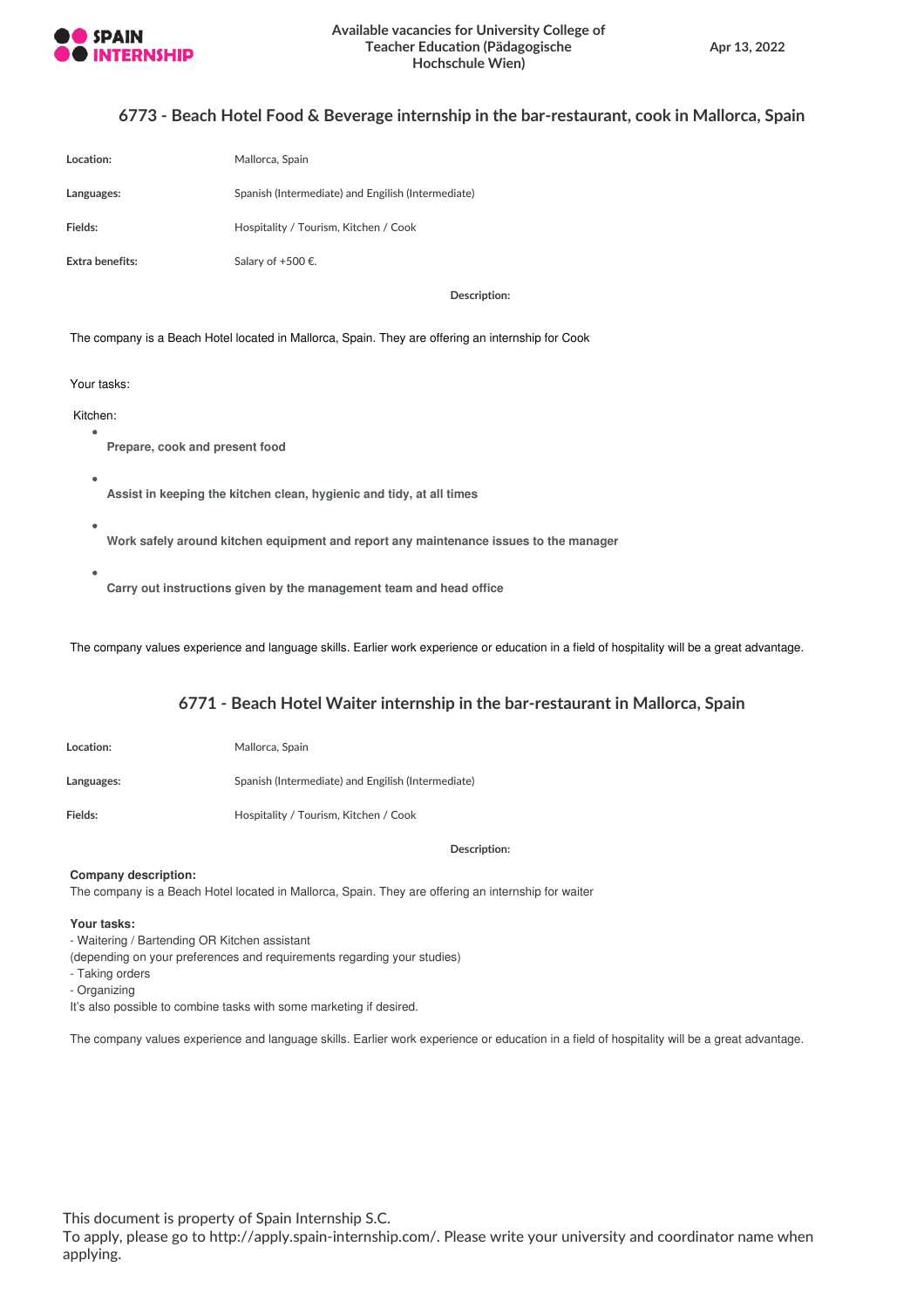

## **6688 - Advance Spanish - F&B Internship in a Camping in Canet de Mar, Barcelona**

| Location:       | Barcelona, Spain                             |
|-----------------|----------------------------------------------|
| Languages:      | Spanish (Advanced) and Engilish (Advanced)   |
| Fields:         | Languages, Hospitality / Tourism             |
| Extra benefits: | Salary of 200-300 €. Includes accommodation. |

**Description:**

Our collaborator is a camping located in the eastern coast of Spain, close to Barcelona. They are beachfront camping, with high-quality installations offering customers a great experience for their vacations in Spain.

They are currently looking for passionate and motivated students, interested in an exciting career in the field of hospitality and to gain practical experience while developing their skills with leaders in the field to join their Food and Beverage Team. **Tasks:**

- To prepare tables before the opening of the bar and check the cleanliness of them.
- To prepare relatively simple dishes and snacks.
- To prepare and serve beverages.
- To collect the glasses and keep the area neat and tidy.
- Serving the guests and customer services.

#### **Requirements:**

- Fluent English and Spanish.
- At least July and August.

#### **Benefits:**

- Accommodation.
- Financial aid: € 300 net per month.

**Location** is Canet de Mar, near Barcelona.

## **6674 - Customer Service and Administration Internship in Marbella - 350€**

| Location:       | Marbella, Spain                                     |
|-----------------|-----------------------------------------------------|
| Languages:      | Spanish (Advanced) and Engilish (Advanced)          |
| Fields:         | Business, Hospitality / Tourism                     |
| Extra benefits: | Salary of 200-300 €. - Breakfast and lunch included |

#### **Description:**

Our collaborator is a rapidly growing energy drink brand that reaches over 45 countries all over the globe and sponsors the world's top athletes. The company is looking for interns to join their international and hard-working team in their offices in Marbella, Spain.

#### **Tasks**

- Engaging with customers in person, by phone, and via email
- Booking appointments, taking payments or dealing with general inquiries
- Completing and filing necessary paperwork in a timely manner
- Settle payments, invoices
- Place orders and follow up of current office material and kitchen stocks
- Be involved in office projects, quotes, and ongoing developments and improvements of the office
- Organize the logistics of packages
- Help departments with administrative tasks
- Other administrative duties as required ensuring high standards of quality for our customers

#### **Requirements/Benefits**

- Education related to customer service, tourism, or administration
- English (and Spanish) fluent
- Internship hours: Monday- Friday 9:30-6:30 with 1-hour lunch break
- Location: Marbella
- Benefits: 350€/month
- Breakfast and lunch included

This document is property of Spain Internship S.C.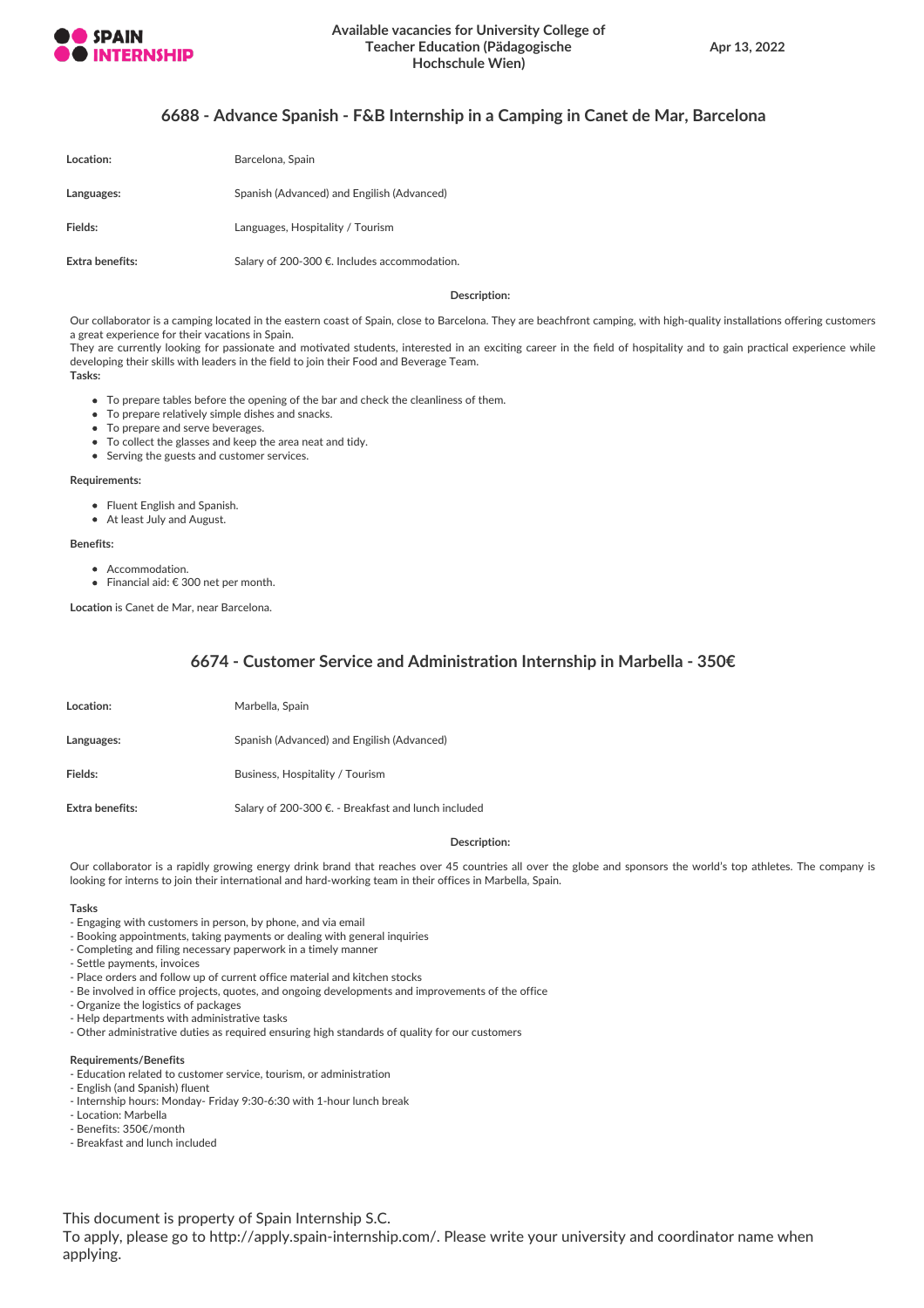

## **6614 - Paid Kitchen Internship in Mallorca**

| Location:       | Palma de Mallorca, Spain                            |
|-----------------|-----------------------------------------------------|
| Languages:      | Spanish (Intermediate)                              |
| Fields:         | Hospitality / Tourism, Kitchen / Cook               |
| Extra benefits: | Salary of 400-500 €. Includes accommodation. Meals. |

#### **Description:**

Our collaborator is a high quality 4\* Hotel in Cala Millor (Palma de Mallorca), close to Manacor and Palma which combines luxury with comfort and good service. Its location, facilities, and service make this hotel a perfect destination for families.

They are offering interns the opportunity to gain experience in the F&B field while enjoying the stay in Palma. This position is aimed to

- **Tasks:**
- General assistance to the chef.
- Cut of vegetables, fruits, meats, fish, seafood and others.
- Collaboration in the preparation of dishes.
- Elaboration of sauces.
- Learning recipes.
- Assistance in the organization and cleaning of the kitchen.
- **Requirements:**
- English is a plus.
- German is a plus.
- Spanish is a plus.
- **Conditions:**
- Accommodation and all meals.
- 500€ monthly.
- 40h/week

## **6612 - Paid Bar and Restaurant Internship in Mallorca**

| Location:              | Palma de Mallorca, Spain                            |
|------------------------|-----------------------------------------------------|
| Languages:             | English (Intermediate)                              |
| Fields:                | Hospitality / Tourism                               |
| <b>Extra benefits:</b> | Salary of 400-500 €. Includes accommodation. Meals. |

#### **Description:**

Our collaborator is a high quality 4\* Hotel in Cala Millor (Palma de Mallorca), close to Manacor and Palma which combines luxury with comfort and good service. Its location, facilities, and service make this hotel a perfect destination for families.

They are offering interns the opportunity to gain experience in the F&B field while enjoying the stay in Palma. This position is aimed to

- **Tasks:**
- Serving customers.
- Preparing .
- Bar service.
- To prepare tables.
- To prepare and serve beverages.
- To collect the glasses and keep the area neat and tidy.
- **Requirements:**
- Fluent English.
- German is a plus.
- Spanish is a plus.
- **Conditions:**
- Accommodation and all meals.
- 500€ monthly.
- 40h/week

This document is property of Spain Internship S.C.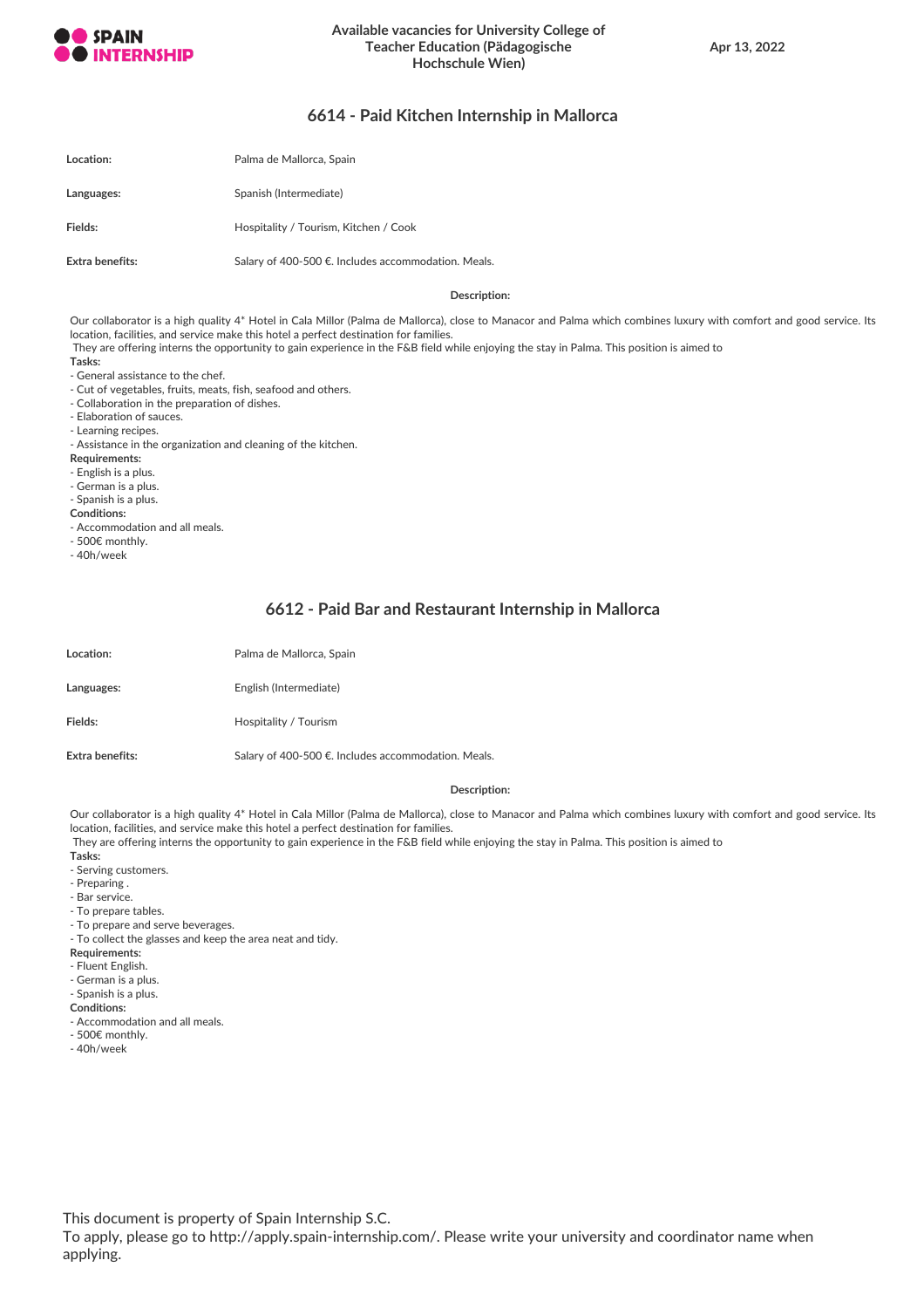

## **6483 - Tourism assistant in a horse riding tours company in Mallorca, Balearic Islands**

| Location:       | Palma de Mallorca, Spain                                     |
|-----------------|--------------------------------------------------------------|
| Languages:      | Spanish (Beginner) and Engilish (Advanced)                   |
| Fields:         | Hospitality / Tourism                                        |
| Extra benefits: | Salary of 400-500 €. Includes accommodation. Includes meals. |

#### **Description:**

Our collaborator is a tourism organization based in Mallorca, Spain. They provide riding tours and experiences to customers from all over the world, being a perfect place to make an internship if you want to learn about the tourism industry and enjoy the nature of the Balearic Islands.

They are looking for an intern to join their tourism team who loves horses and would like to work in a business where their love for horses is the main motto. **Tasks:**

- Prepare, supervise and follow up the riding tours.

- Booking management.

- Other support tasks.

- **Requirements:**
- English fluent.
- Basic Spanish.
- **Riding experience is required**.
- German is a plus but not required.
- Minimum stay 3 months.

**Benefits:**

- 500 € per month.
- Accommodation (shared rooms).
- Meals.

- Social Security and health insurace.

This document is property of Spain Internship S.C.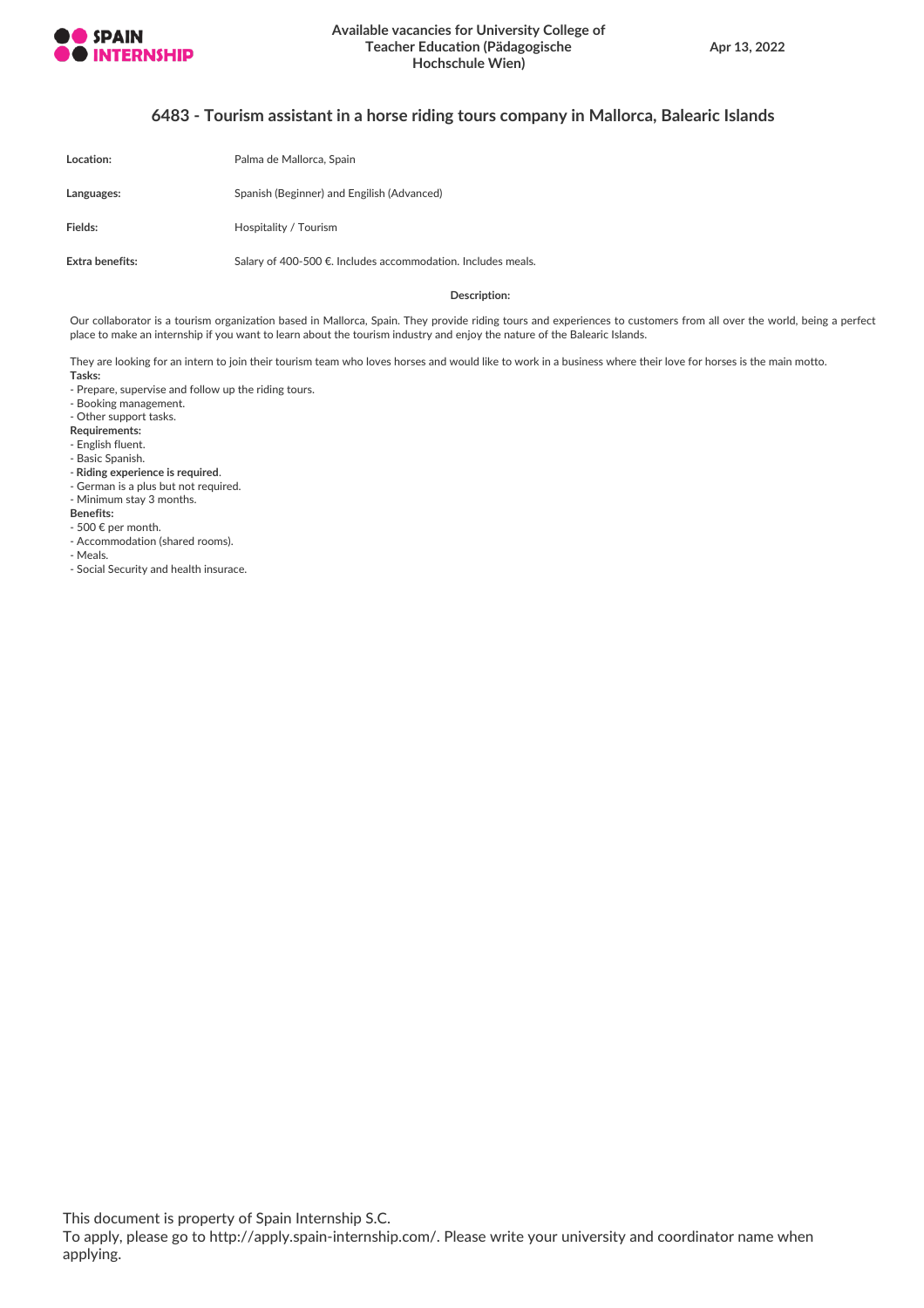

## **6438 - Bar and restaurant Waiter/Waitress in an exlcusive restaurant in Marbella, Puerto Banús**

| Location:       | Marbella, Spain                                    |
|-----------------|----------------------------------------------------|
| Languages:      | Spanish (Intermediate) and Engilish (Intermediate) |
| Fields:         | Hospitality / Tourism                              |
| Extra benefits: | Salary of 200-300 €. Includes accommodation.       |

**Description:**

Our collaborator is an amazing restaurant in Puerto Banús (Marbella, Málaga) in Costa del Sol. Located in the heart of Puerto Banús, one of the best touristic places in Spain.

This restaurant offers a premium service for its exclusive guests (only dinners). Many national and international customers often come to taste their dishes and enjoy the experience. It is highly recommended by many food critics. 5/5 in TripAdvisor.

The Head Chef has been working in Asia, Europe, and South America. He domains a lot of culinary technics and modern working methods. He works always with the freshest ingredients, daily bought in the local market.

They would like to find candidates to join their team.

**Tasks:**

- Organization for the central dining area and bars before each service.
- Menu presentation.
- Serve and attend to customers.
- Greeting customers.
- Cleaning of the lounge and bar areas.
- Assist with the organization of cutlery, glasses, and napkins.

#### **Requirements:**

- Fluent Spanish and English.
- Available from mid-February.
- Minimum of 3 months
- 40 hours per week

#### **Benefits:**

- Accommodation.
- Financial aid: € 300 net per month.

**Location:** Puerto Banús, Marbella (Málaga).

## **6373 - Animation internship in 4\* and 5\* hotels in Canary Islands, Spain**

| Location:       | Mallorca, Spain                                    |
|-----------------|----------------------------------------------------|
| Languages:      | English (Advanced)                                 |
| Fields:         | Hospitality / Tourism                              |
| Extra benefits: | Salary of 400-500 €. Includes accommodation. Meals |

#### **Description:**

Our collaborator is an international entertainment company that merges talent and creativity with the sole purpose of creating and living unique sensations. They offer services of tourist animation in Europe giving the opportunity that anyone can make of the tourist animation his means of life. They create teams that will develop surprising and avant-garde leisure programs. They analyze the tastes and preferences of our guests and clients and evolve for them. They are currently looking for candidates who can join their entertainment team in Canary Islands: Gran Canaria, Lanzarote or Tenerife. You will do your internship in amazing and exclusive 4\* and 5\* hotels and vacation clubs in Canary Islands, one of the best islands in Spain to learn and have fun!

- **Tasks:**
- Communicating with guests.
- Being part of the international entertainment team of the hotel.
- Public Relations.
- Recreational activities (dancing shows, games, etc.).
- Other position related tasks.
- **Requirements:**
- English advanced.
- Spanish and/or German is a plus.
- Extrovert, emphatic, polite and motivated person.
- Minimum 3 months.

- Availability of the vacancy: from March to November.

**Benefits:** Accommodation + 450€ gross/month + meals.

This document is property of Spain Internship S.C.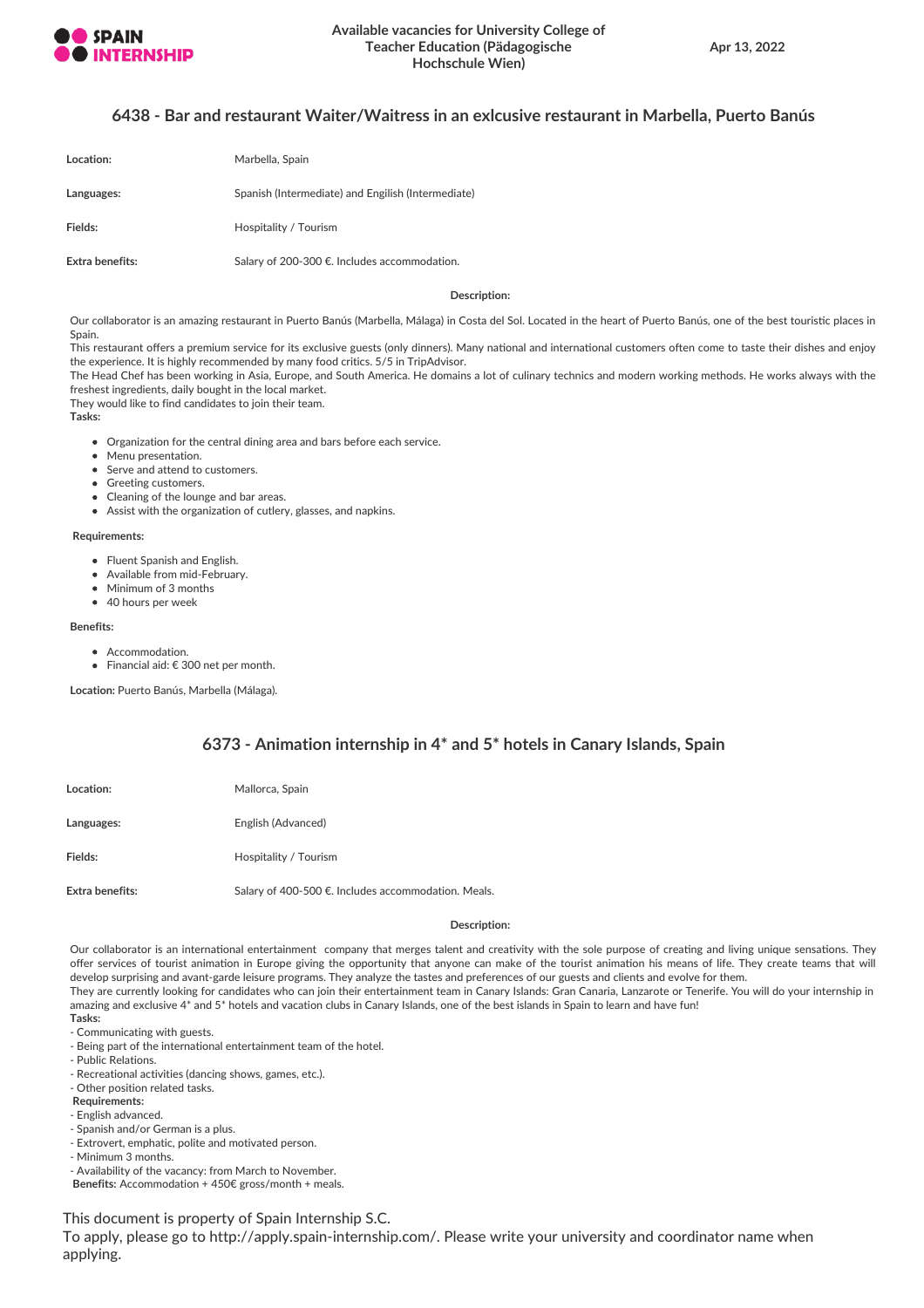

## **6371 - Animation internship in 4\* and 5\* hotels in Balearic Islands, Spain**

| Location:       | Mallorca, Spain                                     |
|-----------------|-----------------------------------------------------|
| Languages:      | English (Advanced)                                  |
| Fields:         | Hospitality / Tourism                               |
| Extra benefits: | Salary of 400-500 €. Includes accommodation. Meals. |

#### **Description:**

Our collaborator is an international entertainment company that merges talent and creativity with the sole purpose of creating and living unique sensations. They offer services of tourist animation in Europe giving the opportunity that anyone can make of the tourist animation his means of life. They create teams that will develop surprising and avant-garde leisure programs. They analyze the tastes and preferences of our guests and clients and evolve for them. They are currently looking for candidates who can join their entertainment team in Balearic Islands: Mallorca, Menorca or Ibiza. You will do your internship in amazing and exclusive 4\* and 5\* hotels and vacation clubs in Balearic Islands, one of the best islands in Spain to learn and have fun!

- **Tasks:**
- Communicating with guests.
- Being part of the international entertainment team of the hotel.
- Public Relations.

- Recreational activities (dancing shows, games, etc.).

- Other position related tasks.

**Requirements:**

- English advanced.

- Spanish and/or German is a plus.

- Extrovert, emphatic, polite and motivated person.

- Minimum 3 months.

- Availability of the vacancy: from March to November.

**Benefits:** Accommodation + 450€ gross/month + meals

## **6274 - Kitchen Internship in Mallorca/Ibiza**

| Location:              | Palma de Mallorca, Spain                                                 |
|------------------------|--------------------------------------------------------------------------|
| Languages:             | Spanish (Advanced)                                                       |
| Fields:                | Languages, Business, Hospitality / Tourism, Kitchen / Cook               |
| <b>Extra benefits:</b> | Salary of 400-500 €. Includes accommodation. Meals $+$ airport transfer. |

#### **Description:**

Our collaborator is Hotel chain offering to their clients a wide variety of rooms in the best destinations in Spain! They are specializing on the management of holiday resort offering the best conditions to their clients so they can enjoy to the fullest their vacations! They are currently having several hotels of 3 and 4 stars in Spain. So are you looking for a Hospitality internship? This internship can help you develop your Hospitality experience by learning the ropes from more experienced professionals. At the end of your internship, you'll have relevant experience to help you decide if a career in Hospitality is the right choice for you. **Main tasks:**

- Kitchen basics tasks under the supervision of the department manager such as being responsible for conducting the most basic cooking operations such as cutting food, food preparation, customer service, buffet replacing, workstation cleaning.

**Requirements:**

- Fluent Spanish.

- English, Dutch, French or Russian are a plus.

- Relevant study fields (Hospitality, Tourism, Kitchen/Cook, Marketing or Languages).

**Internship hours:** 40h / week.

**Benefits:** 400€/monthly (payment in two parts) + shared accommodation + meals + airport transfer.

**Location:** Mallorca and Ibiza.

This document is property of Spain Internship S.C.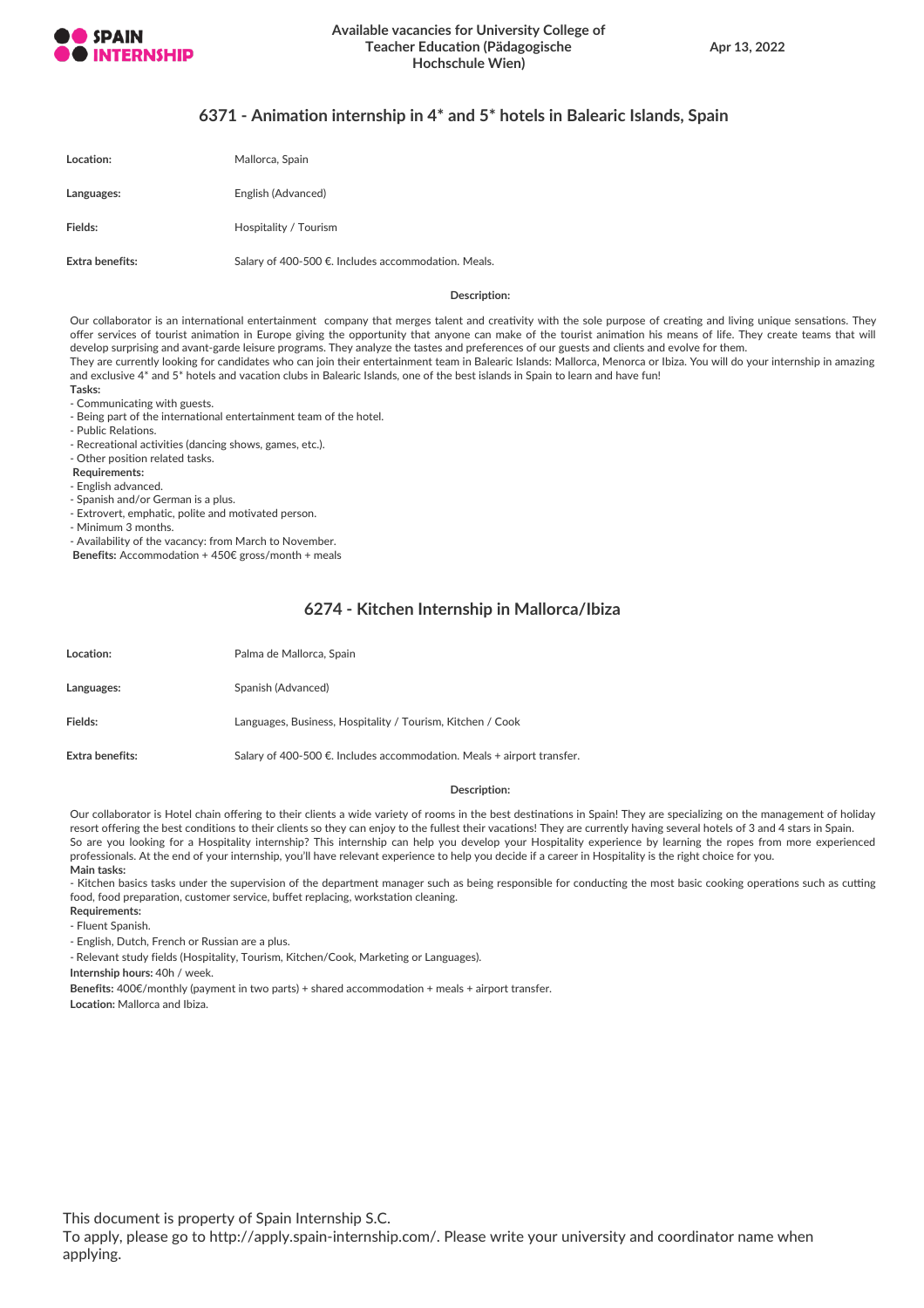

## **Available vacancies for University College of Teacher Education (Pädagogische Hochschule Wien)**

## **6273 - Animation internship in Mallorca/Ibiza**

| Location:       | Palma de Mallorca, Spain                                               |
|-----------------|------------------------------------------------------------------------|
| Languages:      | English (Advanced)                                                     |
| Fields:         | Sports, Languages, Hospitality / Tourism, Digital marketing            |
| Extra benefits: | Salary of 400-500 €. Includes accommodation. Meals + airport transfer. |

#### **Description:**

Our collaborator is Hotel chain offering to their clients a wide variety of rooms in the best destinations in Spain! They are specializing in the management of holiday resort offering the best conditions to their clients so they can enjoy to the fullest their vacations! They are currently having several hotels of 3 and 4 stars in Spain. So are you looking for an Animation internship? This internship can help you develop your Animation experience by learning the ropes from more experienced professionals. At the end of your internship, you'll have relevant experience to help you decide if a career in Animation is the right choice for you. **Main tasks:**

- Communicating with guests.

- Being part of the international entertainment team of the hotel.

- Public Relations.

- Recreational activities (dancing shows, games etc.).

- Other position related tasks.

**Requirements:**

- Fluent English.

- Spanish/Dutch/French/Russian is a plus.

- Relevant study fields (Hospitality, Tourism, Sports, Dancing, Marketing or Languages).

- Minimum 3 months internship.

**Internship hours: 4**0h / week.

**Benefits:** 400€/monthly (payment in two parts) + shared accommodation + meals + airport transfer.

**Location:** Mallorca and Ibiza.

This document is property of Spain Internship S.C.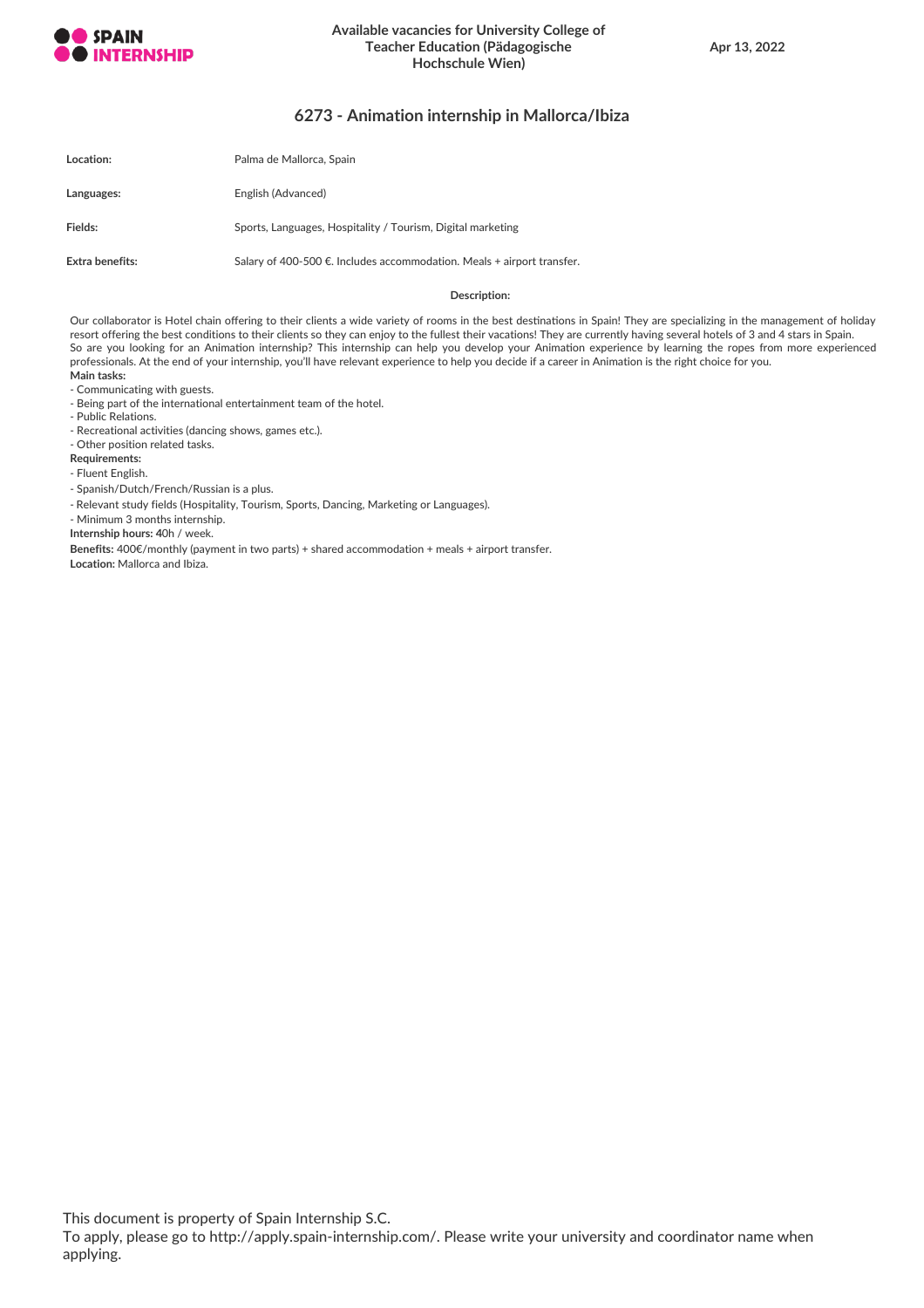

## **Available vacancies for University College of Teacher Education (Pädagogische Hochschule Wien)**

## **6271 - Bar and Restaurant Internship in Mallorca/Ibiza**

| Location:       | Palma de Mallorca, Spain                                                 |
|-----------------|--------------------------------------------------------------------------|
| Languages:      | Spanish (Advanced) and Engilish (Intermediate)                           |
| Fields:         | Languages, Business, Hospitality / Tourism, Digital marketing            |
| Extra benefits: | Salary of 400-500 €. Includes accommodation. Meals $+$ airport transfer. |

#### **Description:**

Our collaborator is Hotel chain offering to their clients a wide variety of rooms in the best destinations in Spain! They are specializing on the management of holiday resort offering the best conditions to their clients so they can enjoy to the fullest their vacations! They are currently having several hotels of 3 and 4 stars in Spain. So are you looking for a Hospitality internship? This internship can help you develop your Hospitality experience by learning the ropes from more experienced professionals. At the end of your internship, you'll have relevant experience to help you decide if a career in Hospitality is the right choice for you. **Main tasks:**

- Prepare the dining room:

- To prepare tables before the opening of the restaurant and check the cleanliness of them.
- To prepare relatively simple dishes (appetizers, salads, pizzas, pancakes, some desserts, ice cream...) and drinks.

**-** Welcome:

- To take care of supplies (food or culinary) and help in the kitchen.
- To accompany the guests to their table and ensure that they consistently lack nothing.
- To advise them to choose their menu and takes their order.
- To bring the bill and proceed with payment.

**-** Bar/Terrace:

- To prepare and serve beverages, prepare different cocktails.
- To advise the guests in their choice of beverage and explore new recipes.
- To collect the glasses and keep the area neat and tidy.
- To prepare the room, clean and maintain clean: preparation of tables, dishwashing, stocking refrigerators, coffee makers, machine washing glasses.

#### **Requirements:**

- Fluent Spanish.

- English, Dutch, French or Russian are a plus.
- Relevant study fields (Hospitality, Tourism, Marketing or Languages)
- Minimum 3 months internship.

**Internship hours:** 40h / week.

**Benefits:** 400€/monthly (payment in two parts) + shared accommodation + meals + airport transfer.

**Location:** Mallorca and Ibiza

This document is property of Spain Internship S.C.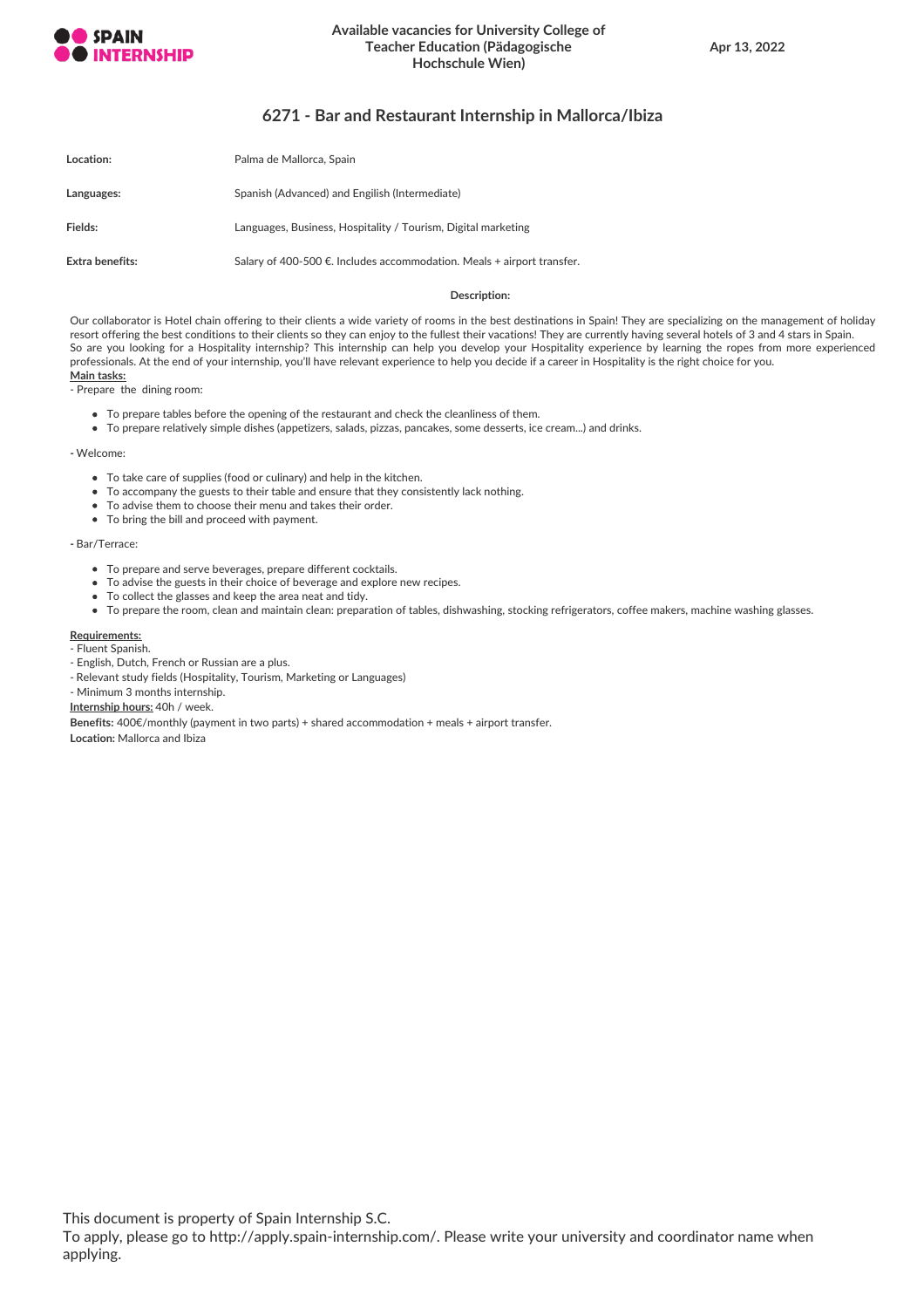

## **Available vacancies for University College of Teacher Education (Pädagogische Hochschule Wien)**

## **6269 - Reception Internship in Mallorca/Ibiza**

| <b>Location:</b> | Palma de Mallorca, Spain                                                                   |
|------------------|--------------------------------------------------------------------------------------------|
| Languages:       | Spanish (Advanced) and Engilish (Advanced)                                                 |
| Fields:          | Languages, Hospitality / Tourism, Digital marketing                                        |
| Extra benefits:  | Salary of 400-500 €. Includes accommodation. Meals $+$ airport transfer (for the arrival). |

#### **Description:**

Our collaborator is Hotel chain offering to their clients a wide variety of rooms in the best destinations in Spain! They are specializing on the management of holiday resort offering the best conditions to their clients so they can enjoy to the fullest their vacations! They are currently having several hotels of 3 and 4 stars in Spain. So are you looking for a Hospitality internship? This internship can help you develop your Hospitality experience by learning the ropes from more experienced professionals. At the end of your internship, you'll have relevant experience to help you decide if a career in Hospitality is the right choice for you. **Main tasks:**

- Check In / Check Out.
- Receiving clients and all tasks related to it.
- Support and customer information at the reception.
- Perform procedures related to the occupation and sales rooms.
- Custodian valuables and money deposited, safe hiring.
- Billing and cashing, as well as foreign exchange.
- Receive, process and direct customer complaints to appropriate services.
- Deposit towels.
- Provide information to customers about the island.
- Answering reception's phones.

#### **Requirements:**

- Fluent English and Spanish
- Dutch, French or Russian are a plus
- Relevant study fields: Hospitality, Tourism, Marketing or Languages.
- Minimum 3 months. Availability: April/May 2022 October 2022.
- **Internship hours:** 40h / week. 2 days off per week.
- **Benefits:** 400€/monthly (payment in two parts) + shared accommodation + meals + airport transfer (for the arrival).

**Location:** Mallorca and Ibiza.

This document is property of Spain Internship S.C.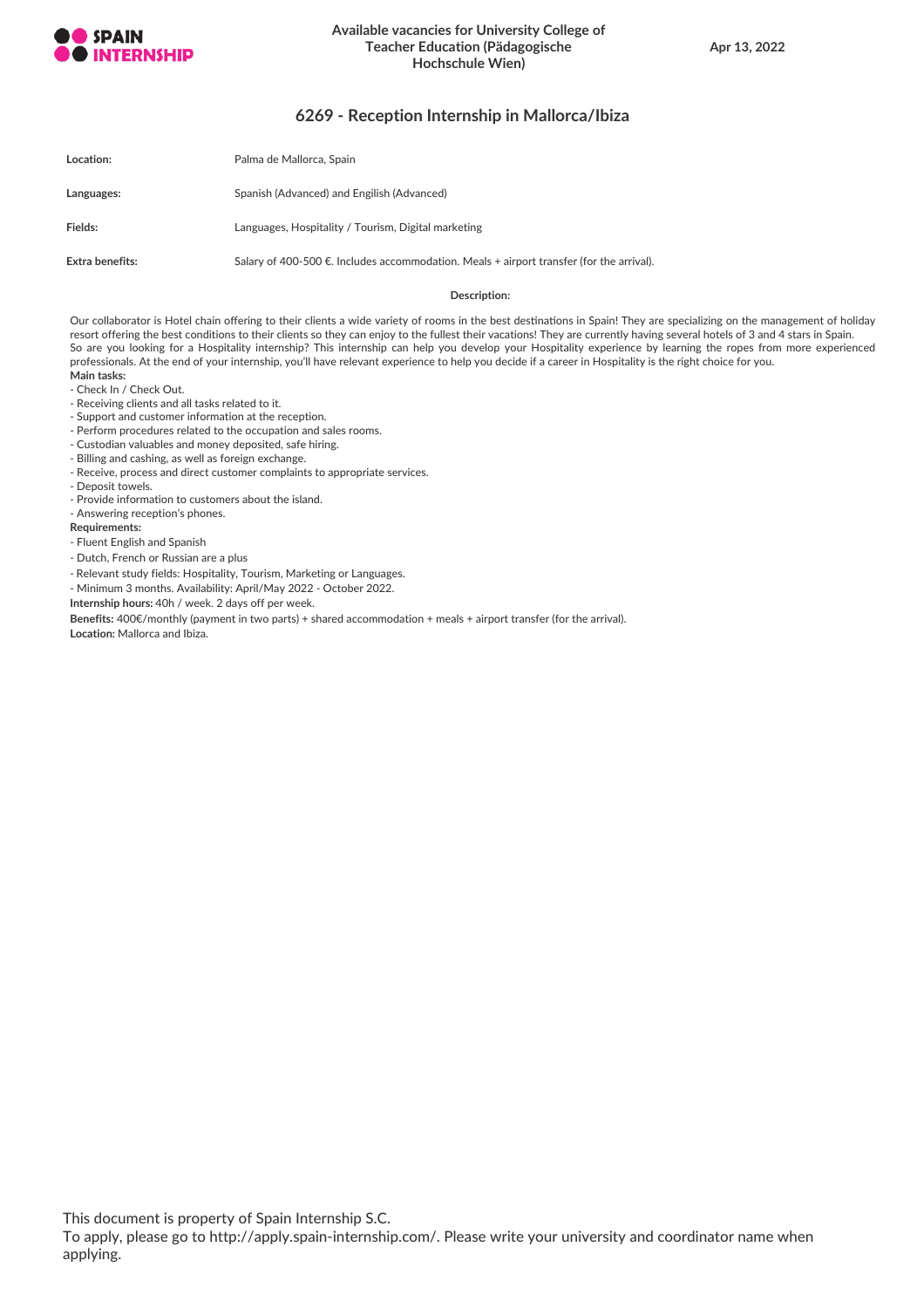

## **6247 - Bar and Restaurant internship in a 4\* luxurious Hotel in Lanzarote, Canary Islands, Spain**

| Location:       | Lanzarote, Spain                                   |
|-----------------|----------------------------------------------------|
| Languages:      | Spanish (Beginner) and Engilish (Intermediate)     |
| Fields:         | Hospitality / Tourism                              |
| Extra benefits: | Salary of 200-300 €. Includes accommodation. Meals |

#### **Description:**

Our collaborator is a 4\* star high-quality Hotel Resort and SPA in a luxurious setting in Lanzarote, in the Canary Island, Spain. This elegant and stylish hotel looks down on the yacht-filled, picturesque marina. The infinity pool stretches out overlooking the palm-filled gardens They are currently looking for passionate and motivated students, interested in an exciting career in the field of hospitality and to gain practical experience while

developing their skills with leaders in the field.

With the highly evolving dynamics of this field, an internship will give you the necessary experience to start your international career.

Are you dynamic and energetic? Don't lose this opportunity! Apply now! **Position: BAR AND RESTAURANT ASSISTANT**

**Tasks**:

- Serving customers (breakfast, lunch and dinner).

- Preparing drinks and cocktails.

- Prepare the area before the service.

- Bar service (the hotel offers an all-inclusive service), so also responsible for the beverage service, both day and night during the hotel opening hours.

- To accompany the guests to their table and ensure that they consistently lack nothing.

- To prepare the room, clean and maintain clean: preparation of tables, dishwashing, stocking refrigerators, coffee makers, machine washing glasses.

**Requirements:**

- Minimum 3 months.

- At least an intermediate level of Spanish.

**Internship hours:**

- 40 hrs/week.

- Different shifts.

**Conditions:**

- 300€ per month.

- Shared accommodation (same gender, double or triple room).

- All meals.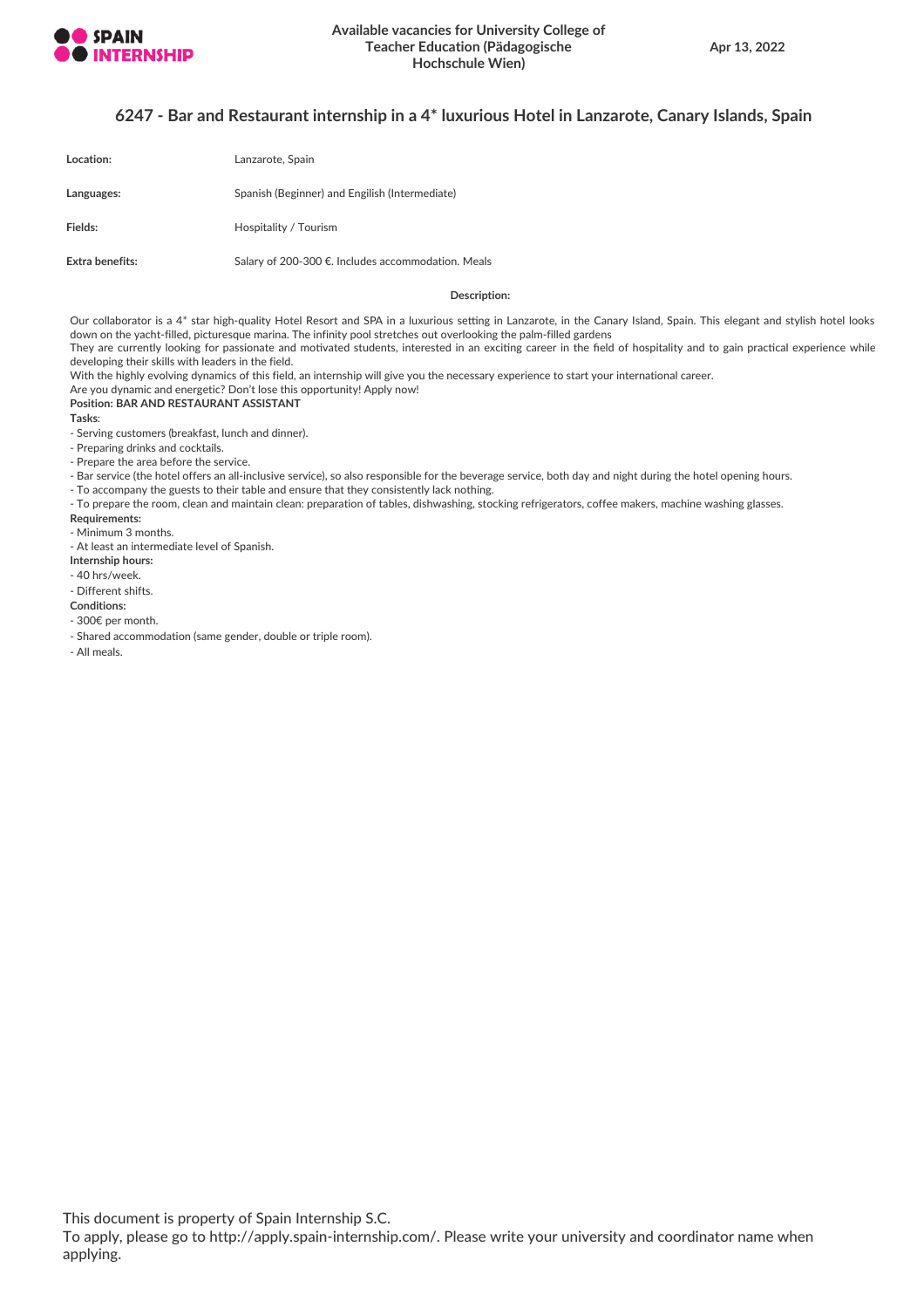

## **6246 - Culinary internship in a 4\* luxurious Hotel in Lanzarote, Canary Islands, Spain**

| Location:       | Lanzarote, Spain                                   |
|-----------------|----------------------------------------------------|
| Languages:      | Spanish (Intermediate)                             |
| Fields:         | Hospitality / Tourism, Kitchen / Cook              |
| Extra benefits: | Salary of 200-300 €. Includes accommodation. Meals |

#### **Description:**

Our collaborator is a 4\* star high-quality Hotel Resort and SPA in a luxurious setting in Lanzarote, in the Canary Island, Spain. This elegant and stylish hotel looks down on the yacht-filled, picturesque marina. The infinity pool stretches out overlooking the palm-filled gardens.

They are currently looking for passionate and motivated students, interested in an exciting career in the field of hospitality and to gain practical experience while developing their skills with leaders in the field.

With the highly evolving dynamics of this field, an internship will give you the necessary experience to start your international career.

Are you dynamic and energetic? Don't lose this opportunity! Apply now!

**Position:** Working in the kitchen, like in many other places, requires proper knowledge, but above all-passion and experience.

Your **tasks** will include:

- Help to prepare breakfast, lunch, dinner or banquets (cold and warm foods).

- Prepare de; ifferent plates following the instructions of the chef.
- Wash, peel, cut vegetables and fruits.
- Assisting colleagues and follow the instructions of the chef.
- Assure the cleanliness of the area.
- Complete opening and closing checklists.
- **Requirements:**
- Minimum 3 months.
- Intermediate level of Spanish.
- Different shifts.
- **Conditions:** - 300€ per month.
- 

- Shared accommodation (same gender, 2 people in each room).

- **Conditions:**
- 300€ per month.
- Accommodation + meals provided.

## **6234 - Reception and Customer Management Internship in Seville, Spain**

| <b>Location:</b> | Sevilla, Spain                                                   |
|------------------|------------------------------------------------------------------|
| Languages:       | Spanish (Intermediate) and Engilish (Intermediate)               |
| Fields:          | Hospitality / Tourism                                            |
| Extra benefits:  | Salary of 200-300 €. Includes accommodation. Includes Breakfast. |

#### **Description:**

Our collaborator offers an Internship in hospitality based in Sevilla. They have two Hostels, two Hotels, and an Apartment Complex. As they are customer oriented, the customer care and the relation with the guests are very important to them. Currently, they are looking for interns to join the team in Marketing, Reception, Food and Beverage Department and Customer Services. You will have many different tasks and face to face contact with the customers which a positive attitude is very important.

- **Tasks:**
- Welcoming and give precise information.
- Answering phone calls and e-mails.
- Check in and check out.
- Support the business activities.
- Promoting activities
- Organizing arrival of groups.
- Face to face contact and interaction with customers.
- **Benefits:**
- 200€ a month **or**
- Accommodation (8-bed dormitory, mix gender), +100 euros per month + breakfast.

**Availability:**

- Minimum of 3 months.
- 35 hours per week.
- Day/evening/night shifts.

This document is property of Spain Internship S.C.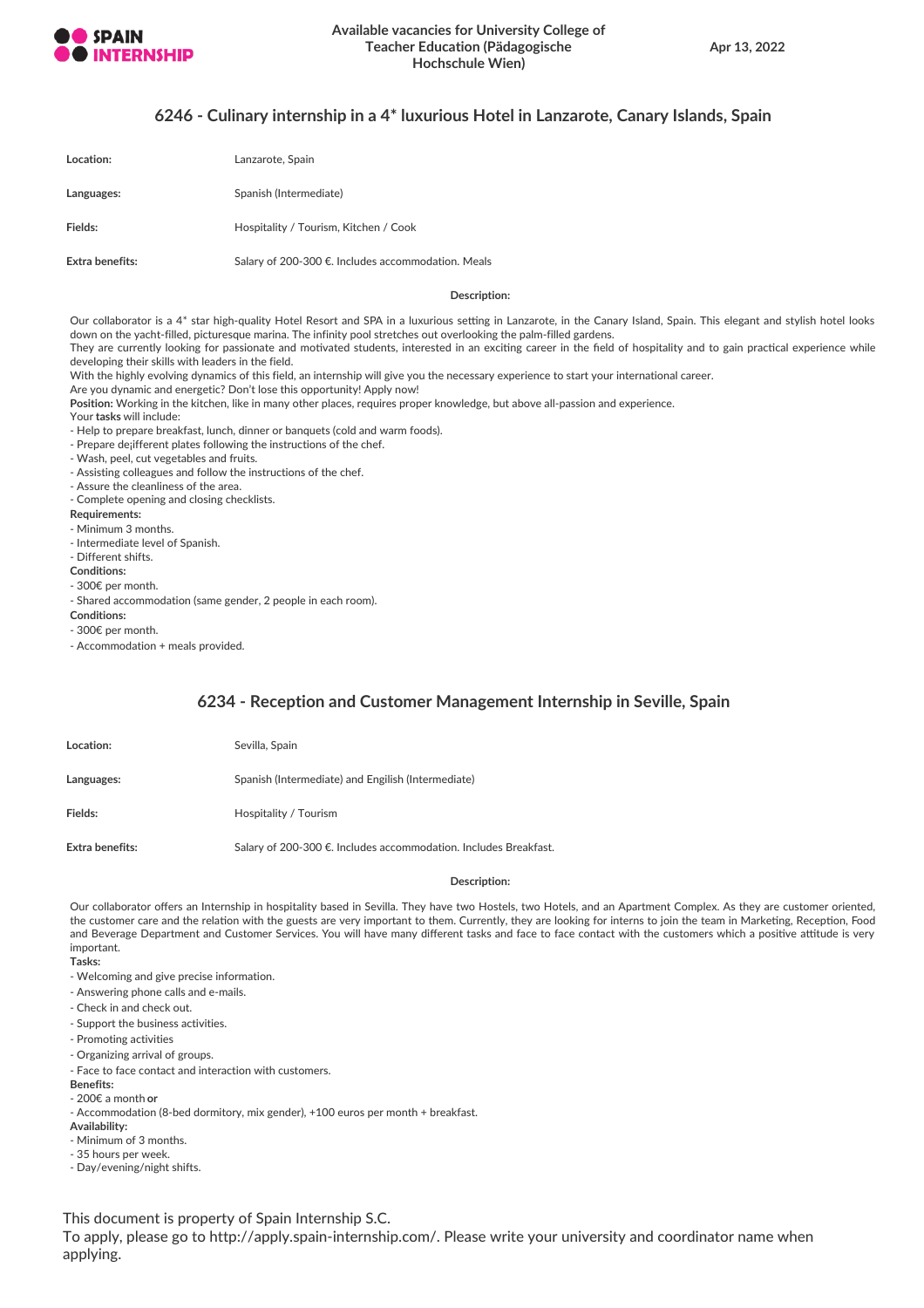

## **6231 - Bar Internship in Seville, Spain**

| Location:       | Sevilla, Spain                                                   |
|-----------------|------------------------------------------------------------------|
| Languages:      | English (Advanced)                                               |
| Fields:         | Hospitality / Tourism                                            |
| Extra benefits: | Salary of 200-300 €. Includes accommodation. Includes breakfast. |

#### **Description:**

Our collaborator is a modern hostel based in Sevilla. As they are customer-oriented, the customer care and the relation with the guests are very important to them. Currently, they are looking for interns to join the team in the bar at the hostel. You will have many different tasks and face to face contact with the customers which a positive attitude is very important.

#### **BAR POSITION**

#### **Main tasks:**

- Prepare drinks.
- Take orders and serve drinks or snacks.
- Dealing and interacting with Customer.
- Tidying working space.

#### **Requirements:**

- Knowledge of drinks, food, and cooking is considered a plus.
- Ability in cooking.
- Fluent English.
- Good communication skills.

## **Working hours:**

- 35h / week. - Monday till Sunday with 2 days off per week.

#### **Benefits:**

The hostel gives two options:

**First:** 100€ + breakfast and accommodation (shared in a room with the other staff mix, mix gender, 8 people in a room);

or

**Second:** 200 euros per month.

This document is property of Spain Internship S.C.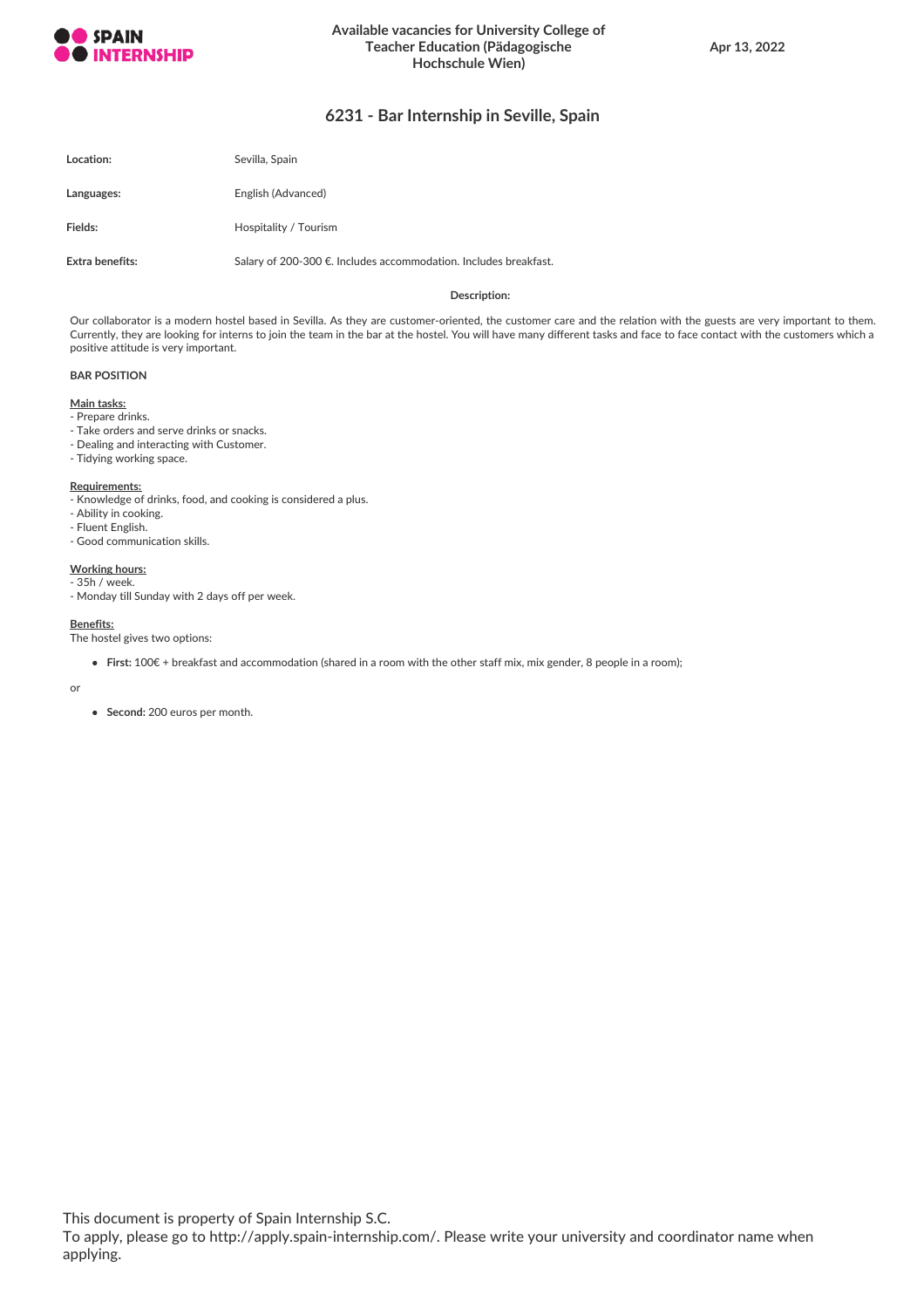

## **6200 - Reception and F&B Assistant in a hostel in Granada, Spain**

| Location:       | Granada, Spain                                 |
|-----------------|------------------------------------------------|
| Languages:      | Spanish (Beginner) and Engilish (Intermediate) |
| Fields:         | Languages, Hospitality / Tourism               |
| Extra benefits: | Salary of 100-200 €. Includes accommodation.   |

**Description:**

Our collaborator is a Hostel located in the historic Albaicin neighborhood, in a restored 17th-century Andalusian building next to the Alhambra. They are customer oriented being really important for them the customer care and the relation with the guests. Their staff is fun and close, making the stay of their customers as good as possible.

As a Reception (60%) and Food and Beverage assistant (40%), you will have to get involved in many different tasks, whilst remaining positive and keeping a smile on your face when dealing with customers. We really believe that this will be a really good experience to get to know the different hostel working areas.

#### **Main tasks:**

- Assist with the preparation of Breakfast during the morning.
- Tidying breakfast area.
- Checking guests in and out.
- Handle face-to-face inquiries from customers.
- Answering all of the calls promptly in a courteous and efficient manner.
- Basic concierge assistance.
- Planning and organizing group arrivals.
- Day to day processing and input of group reservations while following hotel reservations policy.
- Maintaining a positive selling approach to maximize yield in both occupancy and rates
- Liaising with other departments to prepare for group arrivals.
- Assisting the front office with closing accounts.

#### **Requirements:**

- Fluent in English and at least A2 Spanish.
- Polish is a plus.
- Able to provide a training agreement.

#### **Schedule:**

- Monday till Sunday, 2 days off per week.
- Two different shifts: 8-16, 16-24.
- 2 days per week assisting with the breakfast preparation from 8-12 and then with Reception and Customer Management tasks.
- 3 days per week only Reception and Customer Management tasks.

#### **Benefits:**

- 100€ net per month.
- Accommodation is provided in a shared flat (mix gender flat). Students need to share a room (max 3 people in a room, only girls or only guys).

- Breakfast.

- Internet is also provided as well as living expenses as water, electricity, etc.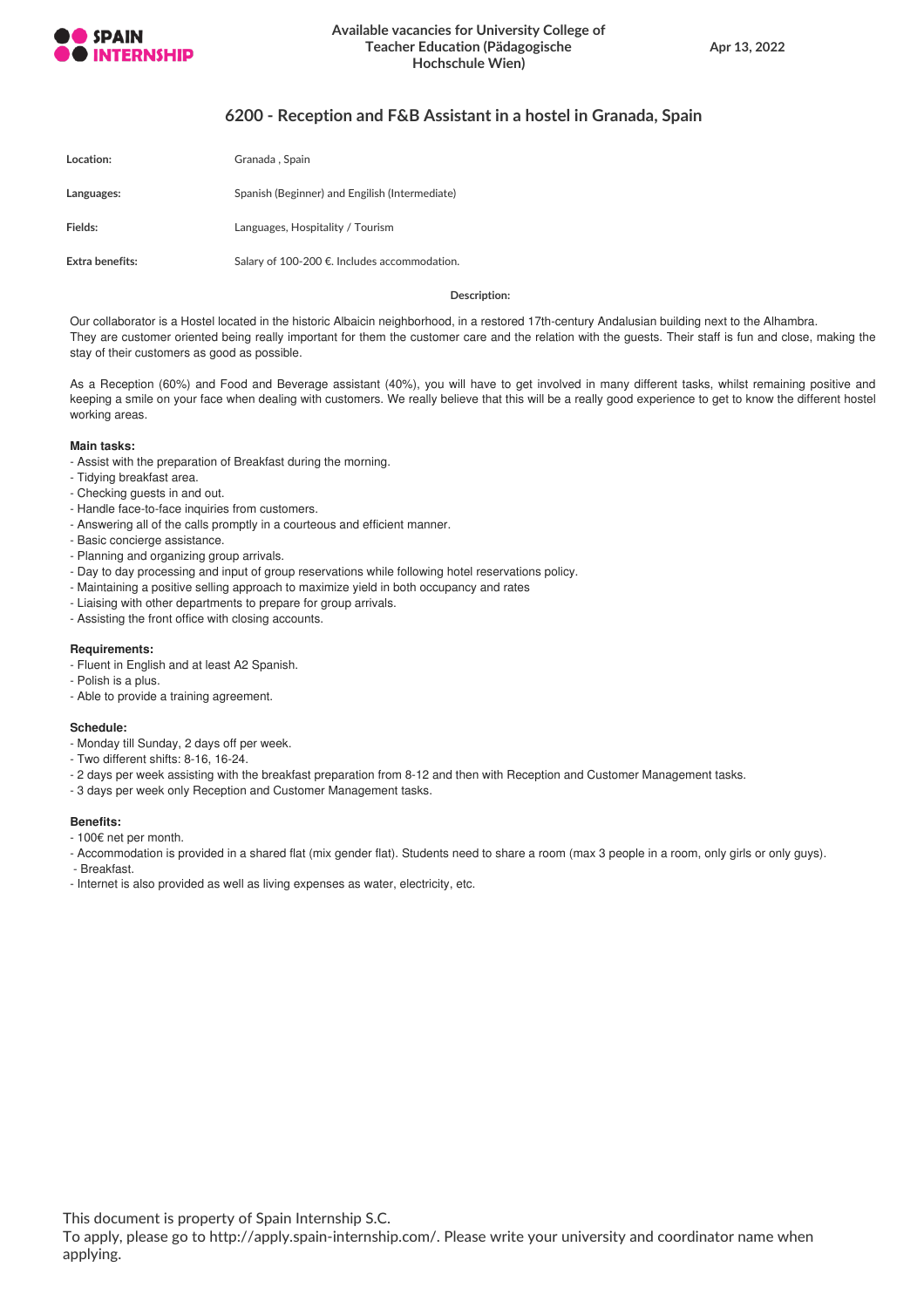

## **6064 - Reception Internship in a 4\* Hotel in the beautiful island of Fuerteventura, Canary Islands**

| Location:       | Fuerteventura, Spain                                         |
|-----------------|--------------------------------------------------------------|
| Languages:      | Spanish (Advanced) and Engilish (Advanced)                   |
| Fields:         | Languages, Hospitality / Tourism                             |
| Extra benefits: | Salary of 200-300 €. Includes accommodation. Includes meals. |

#### **Description:**

Our collaborator is a 4\* Hotel located on the beautiful island of Fuerteventura, right next to the Dunas de Corralejo National Park and 10 minutes away from the most beautiful beaches of the island.

They are currently looking for passionate and motivated students, interested in an exciting career in the field of hospitality and to gain practical experience while developing their skills with leaders in the industry.

With the highly evolving dynamics of this field, an internship will give you the necessary experience to start your international career.

Are you dynamic and energetic? Don't lose this opportunity! Apply now! *RECEPTION POSITION*

Working as a receptionist will make you the first person of the establishment that the customer will truly interact with. This role is very important to ensure the overall enjoyment of the customers' stay.

- Your **tasks** will include:
- Greet and welcome customers.
- Handle face-to-face inquiries from customers.
- Check-in and out.
- Planning and organizing group arrivals.
- Day to day processing and input of group reservations while following hotel reservations policy.
- Management of tourist information in several languages.
- Reception management.
- International phone reception.
- Meet the various needs of diverse customers and solve problems that might arise during their stay.

#### **Requirements:**

- The minimum duration of 3 months.
- Advanced Spanish.
- Advance level of English.
- Relevant studies (Hospitality, Tourism, Languages, etc.).
- Organized and with a professional attitude.

#### **Benefits:**

- 300 euros per month.
- Accommodation.
- Meals.
- 40 hours per week.

This document is property of Spain Internship S.C.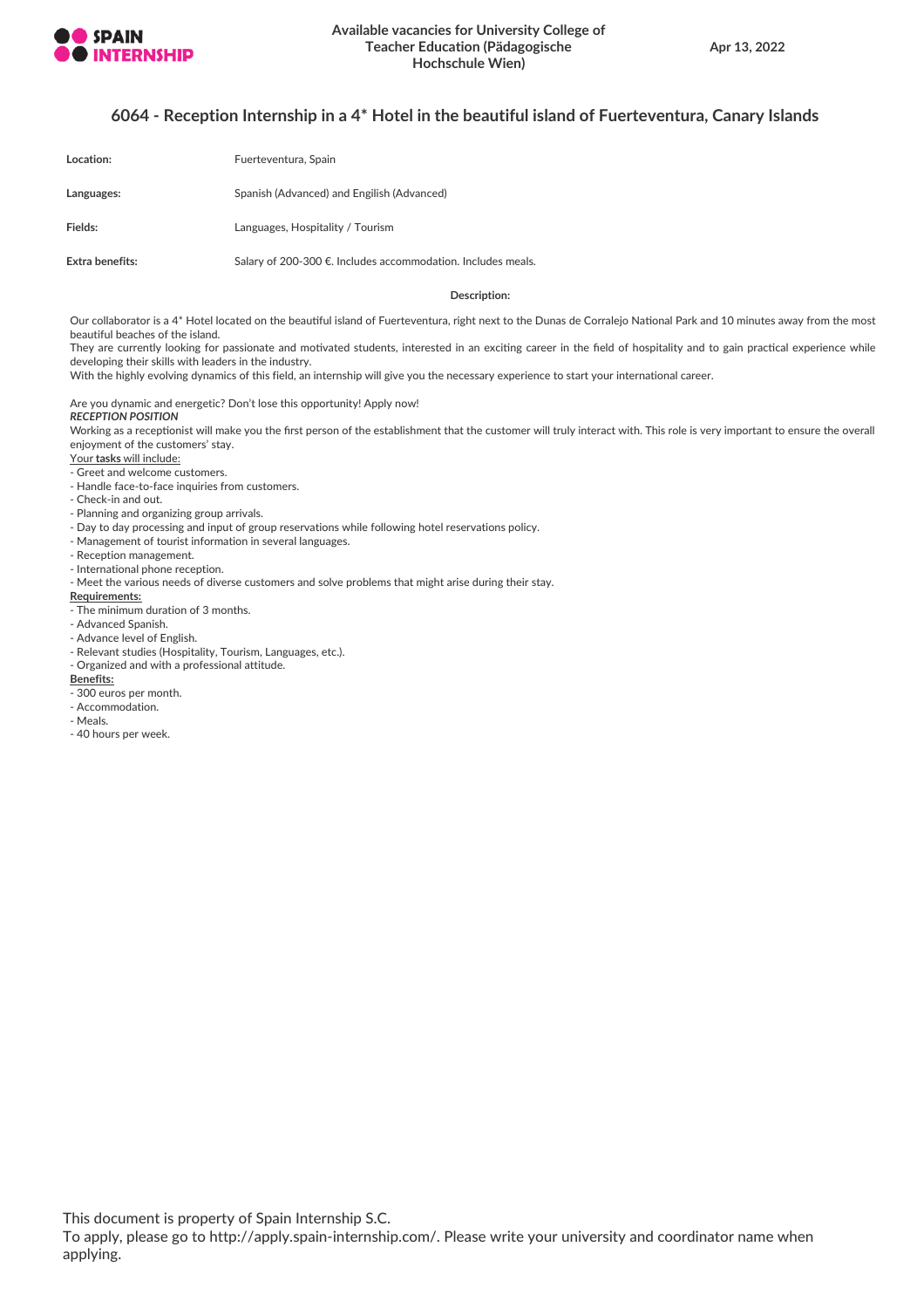

## **6062 - Kitchen internship in a 4\* Hotel in the beautiful island of Fuerteventura, Canary Islands**

| Location:       | Fuerteventura, Spain                                         |
|-----------------|--------------------------------------------------------------|
| Languages:      | Spanish (Advanced)                                           |
| Fields:         | Hospitality / Tourism, Kitchen / Cook                        |
| Extra benefits: | Salary of 200-300 €. Includes accommodation. Includes meals. |

#### **Description:**

Our collaborator is a 4\* Hotel located on the beautiful island of Fuerteventura, right next to the Dunas de Corralejo National Park and 10-minutes away from the most beautiful beaches of the island.

They are currently looking for passionate and motivated students, interested in an exciting career in the field of hospitality and to gain practical experience while developing their skills with leaders in the industry.

With the highly evolving dynamics of this field, an internship will give you the necessary experience to start your international career.

Are you dynamic and energetic? Don't lose this opportunity! Apply now! *KITCHEN POSITION*

Working in the kitchen, like in many other places, requires proper knowledge, but above all - passion and experience.

Your **tasks** will include:

- Help to prepare breakfast, lunch, dinner or banquets (cold and warm food).

- Wash, peel, cut vegetables and fruits.
- Show cooking.
- Assisting colleagues and follow the instructions of the chef.
- Assure the cleanliness of the area.
- Complete opening and closing checklists.

## **Requirements:**

- Minimum duration of 3 months.
- Good level of Spanish.

#### - Gastronomy studies.

## **Benefits:**

- 300 euros per month.
- Accommodation.
- Meals.
- 40 hours per week.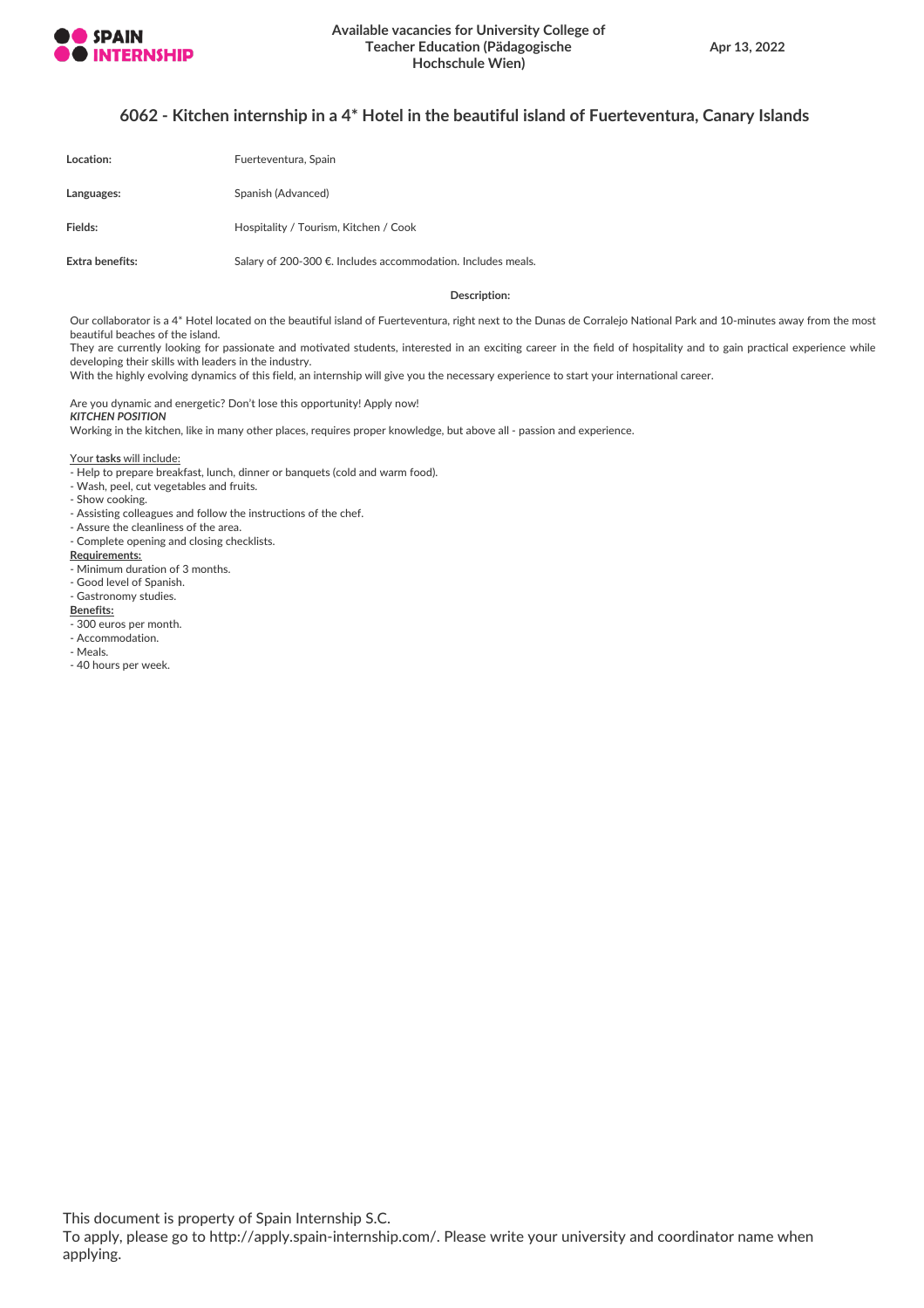

## **6060 - Reception Internship in a 3\* Hotel in the beautiful island of Fuerteventura, Canary Islands**

| Location:       | Fuerteventura, Spain                                         |
|-----------------|--------------------------------------------------------------|
| Languages:      | Spanish (Advanced) and Engilish (Advanced)                   |
| Fields:         | Languages, Hospitality / Tourism                             |
| Extra benefits: | Salary of 200-300 €. Includes accommodation. Includes meals. |

#### **Description:**

Our collaborator is a 3\* Hotel located on the beautiful island of Fuerteventura, right next to the Dunas de Corralejo National Park and 10-minutes away from the most beautiful beaches of the island.

They are currently looking for passionate and motivated students, interested in an exciting career in the field of hospitality and to gain practical experience while developing their skills with leaders in the industry.

With the highly evolving dynamics of this field, an internship will give you the necessary experience to start your international career.

Are you dynamic and energetic? Don't lose this opportunity! Apply now! *RECEPTION POSITION*

Working as a receptionist will make you the first person of the establishment that the customer will truly interact with. This role is very important to ensure the overall enjoyment of the customers' stay.

Your **tasks** will include:

- Greet and welcome customers.

- Handle face-to-face inquiries from customers.
- Check-in and out.

- Planning and organizing group arrivals.

- Day to day processing and input of group reservations while following hotel reservations policy.

- Management of tourist information in several languages.
- Reception management.
- International phone reception.

- Meet the various needs of diverse customers and solve problems that might arise during their stay.

#### **Requirements:**

The minimum duration of 3 months.

- Advanced Spanish.
- Intermediate level of English.
- Relevant studies (Hospitality, Tourism, Languages, etc.).
- Organized and with a professional attitude.

## **Benefits:**

- 300 euros per month.
- Accommodation.
- Meals.
- 40 hours per week.

This document is property of Spain Internship S.C.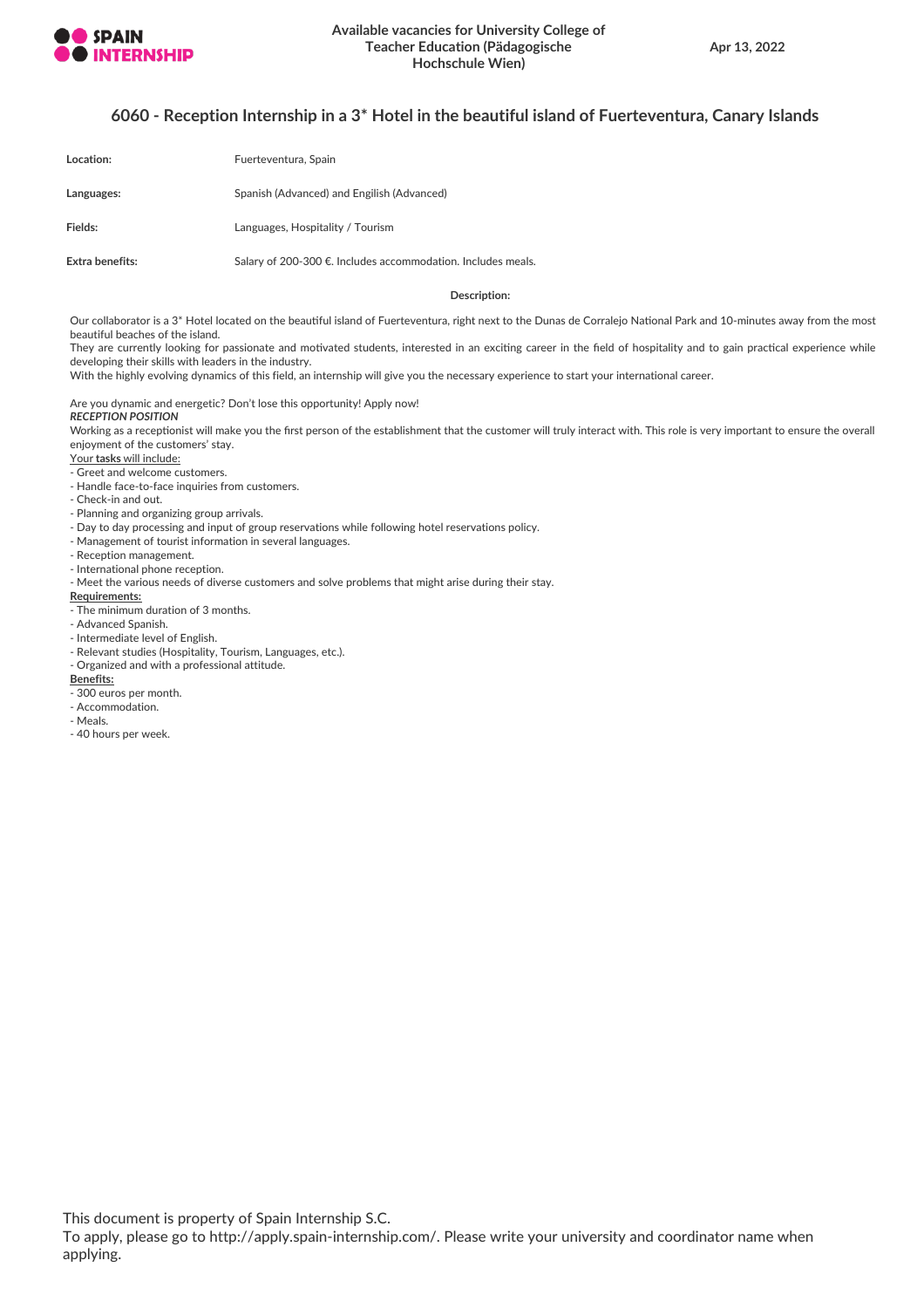

## **6059 - Kitchen internship in a 3\* Hotel in the beautiful island of Fuerteventura, Canary Islands**

| Location:       | Fuerteventura, Spain                                        |
|-----------------|-------------------------------------------------------------|
| Languages:      | Spanish (Advanced)                                          |
| Fields:         | Hospitality / Tourism, Kitchen / Cook                       |
| Extra benefits: | Salary of 200-300 €. Includes accommodation. Includes Meal. |

#### **Description:**

Our collaborator is a 3\* Hotel located on the beautiful island of Fuerteventura, right next to the Dunas de Corralejo National Park and 10-minutes away from the most beautiful beaches of the island.

They are currently looking for passionate and motivated students, interested in an exciting career in the field of hospitality and to gain practical experience while developing their skills with leaders in the industry.

With the highly evolving dynamics of this field, an internship will give you the necessary experience to start your international career.

Are you dynamic and energetic? Don't lose this opportunity! Apply now! *KITCHEN POSITION*

Working in the kitchen, like in many other places, requires proper knowledge, but above all - passion and experience.

Your **tasks** will include:

- Help to prepare breakfast, lunch, dinner or banquets (cold and warm food).

- Wash, peel, cut vegetables and fruits.
- Show cooking.
- Assisting colleagues and follow the instructions of the chef.
- Assure the cleanliness of the area. - Complete opening and closing checklists.
- 

## **Requirements:**

- Minimum duration of 3 months.
- Good level of Spanish.

#### - Gastronomy studies.

## **Benefits:**

- 300 euros per month.
- Accommodation.
- Meals.
- 40 hours per week.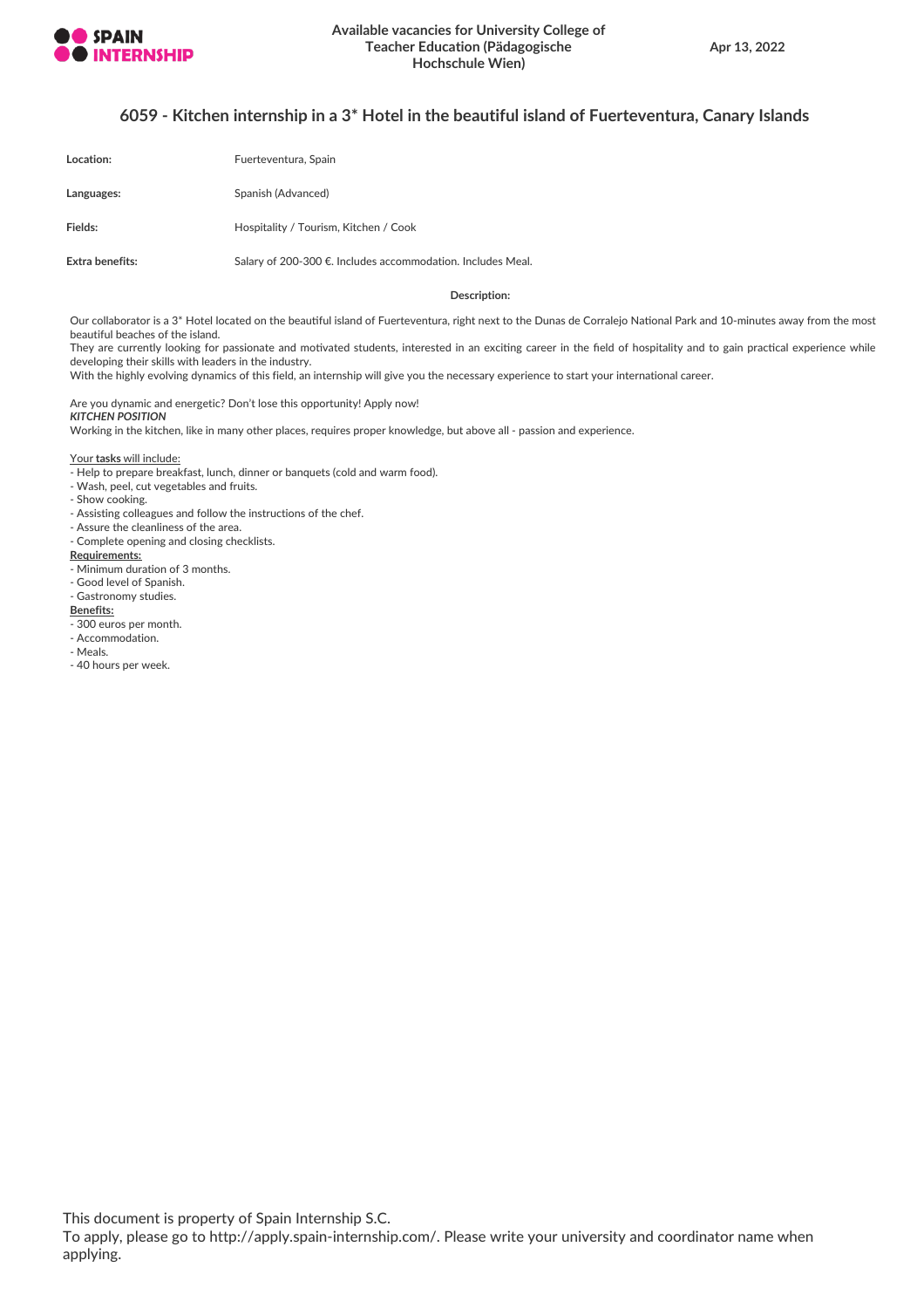

## **5929 - Bar and Restaurant internship in a 4\* Hotel in Costa del Sol, Spain**

| Location:       | Malaga, Spain                                      |
|-----------------|----------------------------------------------------|
| Languages:      | Spanish (Intermediate) and Engilish (Intermediate) |
| Fields:         | Events, Languages, Hospitality / Tourism           |
| Extra benefits: | Salary of 200-300 €. Includes accommodation. Meals |

**Description:**

Our collaborator is a 4\* star high-quality Hotel and SPA in Costa del Sol, in Spain. They are currently looking for passionate and motivated students, interested in an exciting career in the field of hospitality and to gain practical experience while developing their skills with leaders in the field. With the highly evolving dynamics of this field, an internship will give you the necessary experience to start your international career. Are you dynamic and energetic? Don't lose this opportunity! Apply now! **Food and Beverage position** Tasks: Prepare drinks, cocktails, etc of the standard set by your tutor Maintain work area and guest area clean and tidy Public Relations with the guests Preparation of snacks and other food served at the bar Other position related tasks Table services at restaurant and snack Follow the indications of the maitre/head waiters in all of their duties **Requirements:** - Minimum 6 months - English and Spanish intermediate **Internship hours:** 40 hrs/week **Conditions:** - 300€ per month - Accommodation (same gender, double or triple room)

- All meals

## **5846 - Language school administration and teaching assistant in Barcelona, Spain - 200€/month**

| Location:       | Barcelona, Spain                                      |
|-----------------|-------------------------------------------------------|
| Languages:      | Spanish (Intermediate) and Engilish (Advanced)        |
| Fields:         | Business, Education / teaching, Hospitality / Tourism |
| Extra benefits: | Salary of 200-300 €.                                  |

#### **Description:**

Our collaborator is one of the biggest language school chains in Spain. They have offices all over the country, as they are fast growing company, with multiple franchises. They provide English lessons to children with an age range of 1 to 18 years old. They are looking for someone energetic and friendly to join their team. The ideal candidate for this position has to be interested in the education industry and enjoys spending time with children. Tasks:

- Business administration, supporting the managers and colleagues in their daily duties
- Helping reception with their daily tasks (costumers services)
- Promoting and informing about daily/weekly activities
- To provide information to parents about the different courses and options
- Helping other departments upon request: taking care of children and assisting teacher
- Provide support to children during classes
- Making reservations of courses
- Receiving feedback and complaints
- Teaching as a substitute
- Other general administration tasks
- Requirements:
- English C1
- Spanish B2
- Enjoys working with an environment with children
- Minimum stay 5 months
- Benefits
- 200€ /month (before taxes)
- Location: Barcelona

This document is property of Spain Internship S.C.